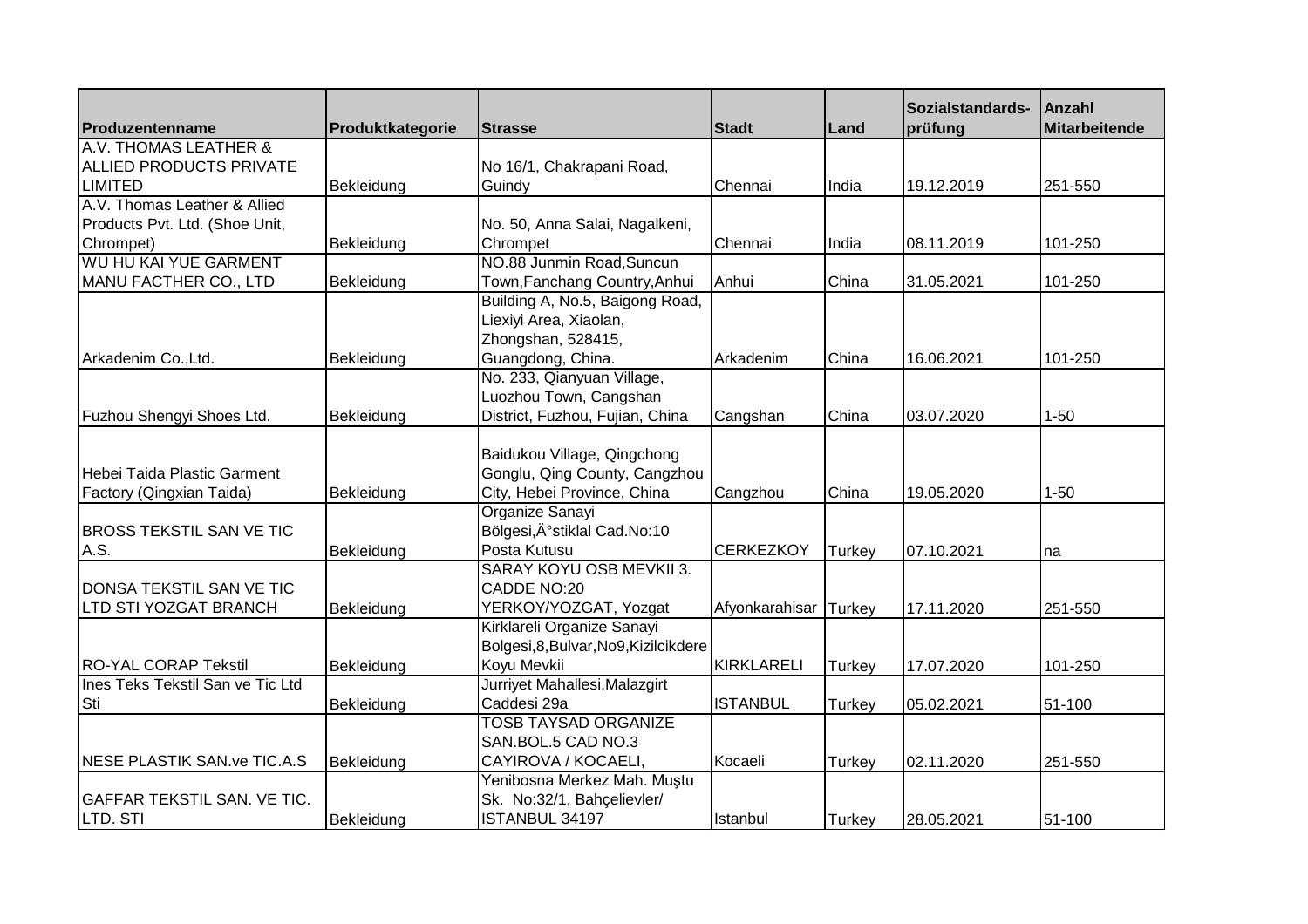|                                                 |            | Akcesme Mah. Bozburun Cad.        |                 |               |            |          |
|-------------------------------------------------|------------|-----------------------------------|-----------------|---------------|------------|----------|
| Ozer Tekstil San Tic Ltd. Sti                   | Bekleidung | No: 32 Gumusler-Merkeze           | <b>DENIZLI</b>  | <b>Turkey</b> | 11.03.2021 | 101-250  |
|                                                 |            | Osmangazi Mah 3140 Sokak No.      |                 |               |            |          |
| Vasi (Doensa) Tekstil San. Tic. Ltd. Bekleidung |            | 7 Esenyurt                        | <b>ISTANBUL</b> | <b>Turkey</b> | 08.02.2021 | 251-550  |
|                                                 |            | Bozburun Mah. 7042 Sokak No       |                 |               |            |          |
| Ozanteks Tekstil San. Ve Tic. AS                | Bekleidung | 6                                 | <b>DENIZLI</b>  | Turkey        | 18.09.2020 | $1250+$  |
|                                                 |            |                                   | <b>AVCILAR</b>  |               |            |          |
| Maydin Coraplari                                | Bekleidung | Cihangir Ali Fuat Basgil No. 20   | <b>ISTANBUL</b> | <b>Turkey</b> | 14.10.2020 | na       |
|                                                 |            | <b>CERKEZKOY ORGANIZE SAN.</b>    |                 |               |            |          |
| Efes Textile BEKS Socks &                       |            | <b>BOLGESI FATIH BULVARI</b>      |                 |               |            |          |
| Underwear                                       | Bekleidung | NO:30 CERKEZKOY                   | <b>TEKIRDAG</b> | <b>Turkey</b> | 02.07.2021 | 801-1200 |
| Gulecler Corap Ve Teks. Urun.                   |            |                                   |                 |               |            |          |
| San. Tic. Ltd. Sti                              | Bekleidung | 84/A Çankırı Bulvarı, Güzelhisar  | Ankara          | <b>Turkey</b> | 30.12.2019 | na       |
| Dongguan Zhide Clothing                         |            | Sha Tau Kok Ind. Area, Blk        |                 |               |            |          |
| Manufacturing Co., Ltd                          | Bekleidung | 3, Shangyuan, Chashan             | <b>DONGGUAN</b> | China         | 18.01.2021 | na       |
|                                                 |            | 4th floor, zhaofeng industrial    |                 |               |            |          |
|                                                 |            | building, no.1 industrial zone,   |                 |               |            |          |
| Dongguan Lanxiang Garment                       |            | qilin city, zengpo, chashan town, |                 |               |            |          |
| Factory                                         | Bekleidung | Dongguan                          | Dongguan        | China         | 15.09.2021 | $1 - 50$ |
|                                                 |            |                                   |                 |               |            |          |
|                                                 |            | The 3rd Industry Area, Qilin      |                 |               |            |          |
| Yao Cheng ( China Win) Clothing                 |            | Zengbu village, Chashan Town,     |                 |               |            |          |
| Co., Ltd.                                       | Bekleidung | Dongguan, Guangdong - China.      | Dongguan        | China         | 19.10.2020 | $1 - 50$ |
|                                                 |            | No. 1, Renyi Road, Beizha         |                 |               |            |          |
|                                                 |            | Community, Humen Town,,           |                 |               |            |          |
| Jian Sang Garment Limited                       | Bekleidung | Dongguan 523925                   | Dongguan        | China         | 17.11.2020 | na       |
|                                                 |            | Dongguan Yufeibags Co., Ltd,      |                 |               |            |          |
|                                                 |            | No.1, Shatian Road, Shuxin        |                 |               |            |          |
|                                                 |            | Village, Changping Town,          |                 |               |            |          |
| Dongguan Yufeibags Co., Ltd                     | Bekleidung | Dongguan, Guangdong               | Dongguan        | China         | 31.08.2020 | na       |
|                                                 |            | Kang Yin Leather Products         |                 |               |            |          |
|                                                 |            | (Dongguan) Ltd, No.1, Road 1,     |                 |               |            |          |
|                                                 |            | Huanbao Industrial Zone, Sima     |                 |               |            |          |
| Kang Yin Leather Products                       |            | Village, Changping Town,          |                 |               |            |          |
| (Dongguan) Ltd.                                 | Bekleidung | Dongguan, Guangdong               | Dongguan        | China         | 27.01.2021 | na       |
|                                                 |            | 880 Fengliang Rd, Fengcheng       |                 |               |            |          |
| Shanghai Saihu Luggage Co., Ltd                 | Bekleidung | Town, Fengxian, Shanghai          | Fengxian        | China         | 24.08.2020 | 101-250  |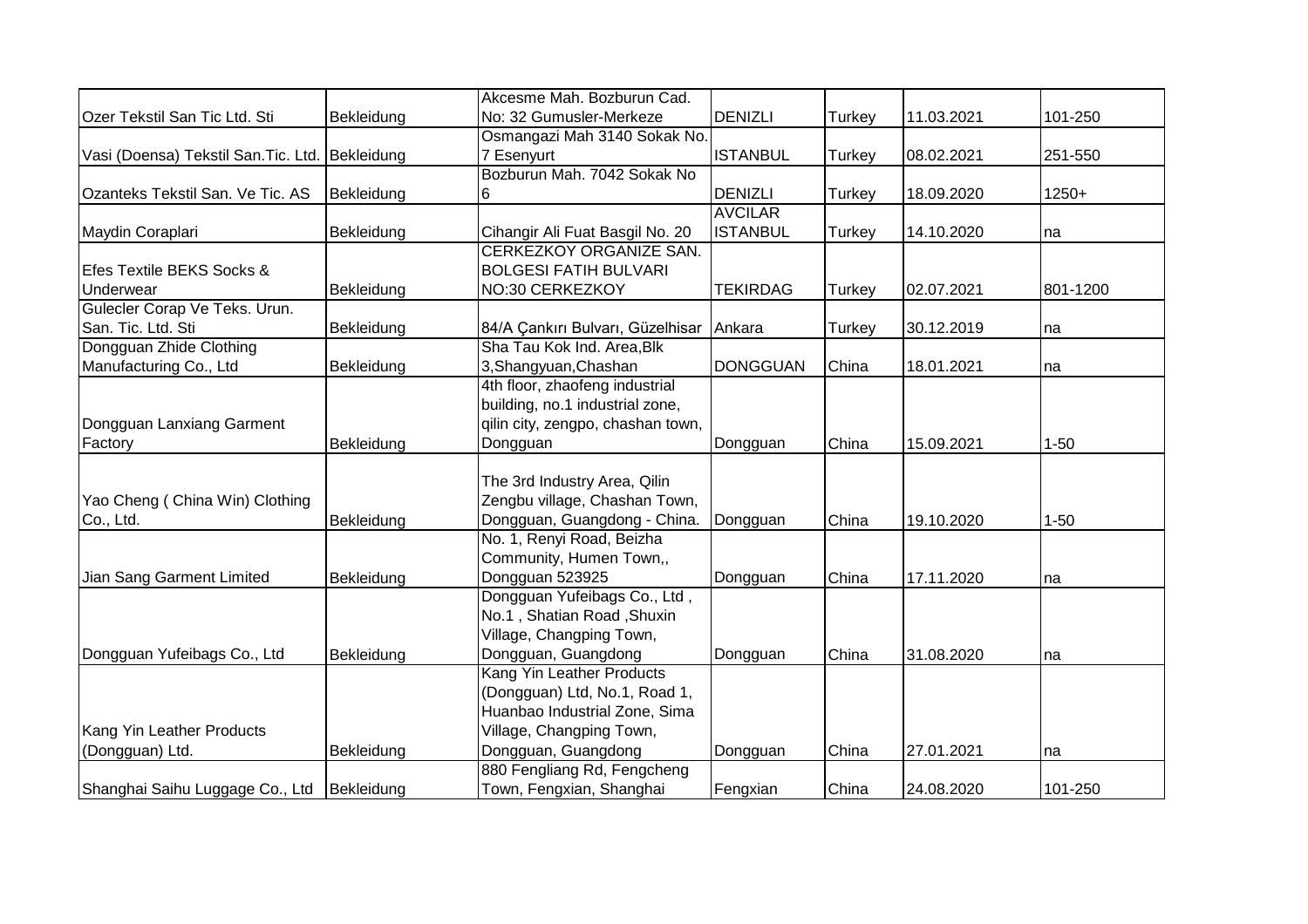|                                              |            | Lot 82, Rue 801, Quartier              |                       |         |            |          |
|----------------------------------------------|------------|----------------------------------------|-----------------------|---------|------------|----------|
|                                              |            | Industriel, Sidi-Brahim II, FES,       |                       |         |            |          |
| Maroc-Modis SA                               | Bekleidung | <b>MOROCCO</b>                         | Fes                   | Morocco | 30.09.2020 | na       |
|                                              |            |                                        |                       |         |            |          |
| Foshan Nanhai Shaply Underwear               |            | No.5, Yanbu Dadao, Dali Town,          |                       |         |            |          |
| Co., Ltd.                                    | Bekleidung | Nanhai District, , Foshan              | Foshan                | China   | 15.12.2020 | 101-250  |
| YOZGAT EREN TEKSTİL SAN.                     |            |                                        |                       |         |            |          |
| TİC. LTD. ŞTİ.                               | Bekleidung | Yozgat organize san.bölgesi,122 Yerköy |                       | Turkey  | 19.10.2020 | na       |
| 8. Mart d.o.o. Beograd Farbika               |            |                                        |                       |         |            |          |
| Subotica                                     | Bekleidung | Sencanski Put 85                       | <b>SUBOTICA</b>       | Serbia  | 23.11.2020 | 251-550  |
|                                              |            | 3/F 658-1, NO.658, Jixian              |                       |         |            |          |
|                                              |            | Road, Tong An District, Xiamen         |                       |         |            |          |
| Xiamen Weilang Bags Co., Ltd                 | Bekleidung | 361100, Fujian - China.                | Fujian                | China   | 10.11.2020 | $1 - 50$ |
| <b>HANGZHOU ROADBOY</b>                      |            | NO.66 Beishan Branch                   |                       |         |            |          |
| FOOTWEAR CO., LTD.                           | Bekleidung | Road, Xindeng Town                     | Fuyang District China |         | 17.06.2021 | 101-250  |
|                                              |            | 320-322, Hao Yong Industrial           |                       |         |            |          |
|                                              |            | Building, Xin Hao Nan Road,            |                       |         |            |          |
| Zhongshan Pinnacle Garment                   |            | ShaXi, Zhongshan City,                 |                       |         |            |          |
| Factory                                      | Bekleidung | Guangdong, China.                      | Guangdong             | China   | 06.06.2021 | 101-250  |
|                                              |            | Shi Bian Dun, Si Lian Xian Gong        |                       |         |            |          |
|                                              |            | Lu Pang, Dongcheng District,           |                       |         |            |          |
|                                              |            | Sihui City, Guangdong Province,        | Guangdong             |         |            |          |
| Si Hui Papillon Shoes Factory                | Bekleidung | China                                  | Province              | China   | 21.12.2020 | na       |
|                                              |            | Wanli Team Puqiao Villiage,            |                       |         |            |          |
| Haining Huafeng Knitting Co., Ltd.           | Bekleidung | Yuanhua Town, China                    | Haining               | China   | 06.01.2021 | 51-100   |
|                                              |            | Borugiao Village,                      |                       |         |            |          |
|                                              |            | ZHouwangmiao Town, 314407.             |                       |         |            |          |
| Haining HAD Socks Co.Ltd                     | Bekleidung | Haining City, Zhejiang, China          | Haining               | China   |            | na       |
|                                              |            | Group 1, Liuyuan Village,              |                       |         |            |          |
|                                              |            | Yangchun Town, Nanzheng                |                       |         |            |          |
| Hanzhong Chaoshun Knitting                   |            | District, Hanzhong, Shaanxi            |                       |         |            |          |
| Industry & Trade Co., Ltd.                   | Bekleidung | Sheng                                  | Hanzhong              | China   |            | na       |
|                                              |            | SF No. 128/2B, Poolaiyankattu          |                       |         |            |          |
|                                              |            | Thottam, Sengunthapuram 5th            |                       |         |            |          |
| Hero Fashion Unit -1                         | Bekleidung | Street, Mangalam Road                  | <b>TIRUPUR</b>        | India   | 01.11.2020 | 251-550  |
|                                              |            |                                        |                       |         |            |          |
|                                              |            | Foreign Economic Development           |                       |         |            |          |
| Dong Xing Manufacturing Co., Ltd. Bekleidung |            | Area, Yanqian,, Heyuan 517000 Heyuan   |                       | China   | 17.11.2020 | Ina      |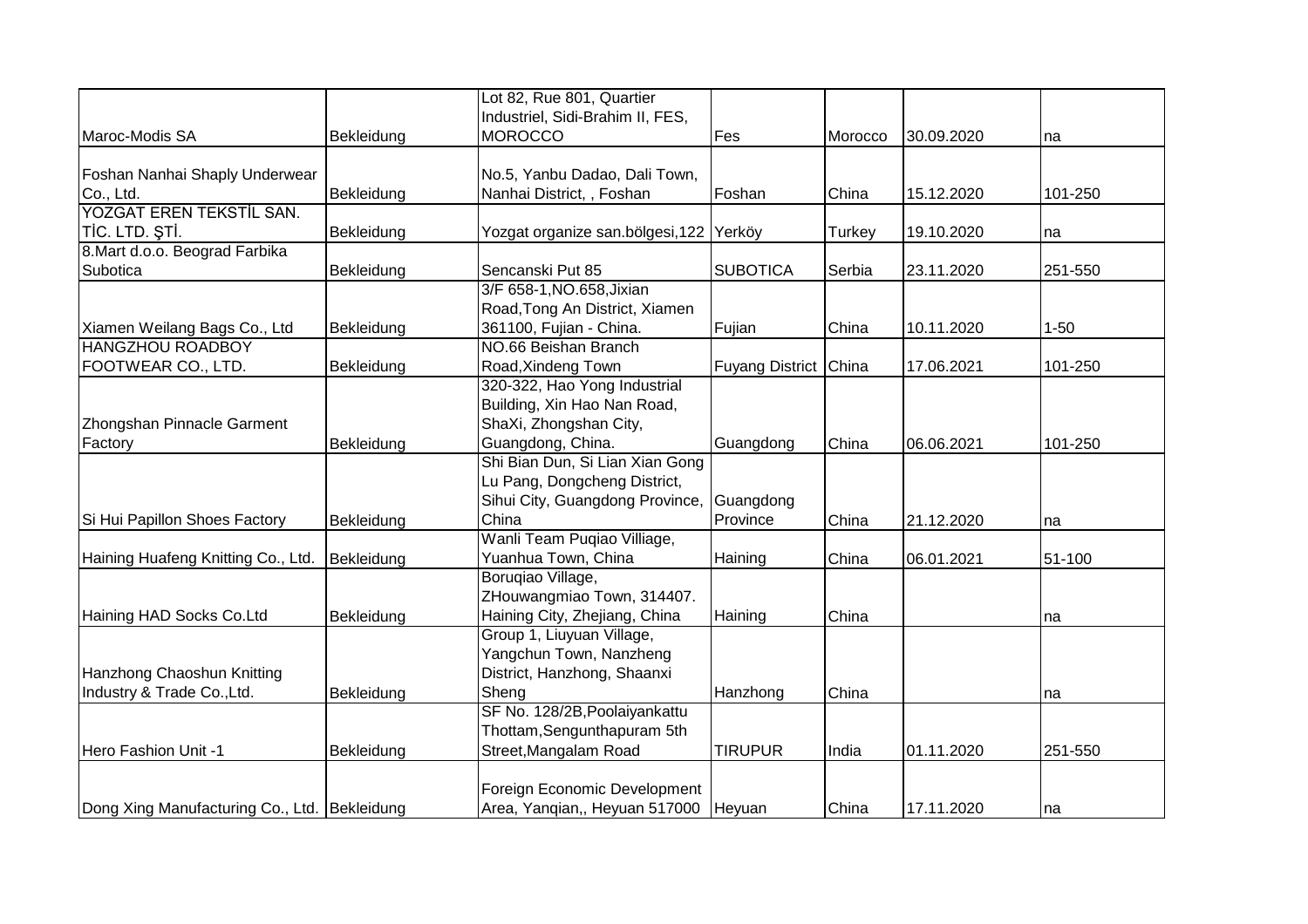|                                                |            | Tuzhai Town Industrial Zone,          |               |       |            |          |
|------------------------------------------------|------------|---------------------------------------|---------------|-------|------------|----------|
| Fujian Xingming Co., Ltd.                      | Bekleidung | Huian County, Quanzhou                | Hui'an County | China |            | 101-250  |
|                                                |            | Linghu Industrial Park, Qiuchang      |               |       |            |          |
|                                                |            | Street Communities, Huiyang           |               |       |            |          |
| Printx Handicraft (Huizhou) Factory Bekleidung |            | Dist, Huizhou                         | Huizhou       | China | 06.05.2021 | na       |
|                                                |            | 2nd Floor, Block 8, No.58             |               |       |            |          |
| Yancheng Jiazhiyuan Garment                    |            | Xinyang Road,, Yancheng,              |               |       |            |          |
| Co., Ltd (WUXI EAST NEW LOOK                   |            | Jiangsu, China.                       |               |       |            |          |
| <b>FOREIGN TRADING CO.LTD.)</b>                | Bekleidung |                                       | Jiangsu       | China | 18.07.2021 | 51-100   |
| <b>JURONG GRANDBASE SHOES</b>                  |            |                                       |               |       |            |          |
| MAKING CO., LTD (Jurong Hongji                 |            | Jinxing Village, Guozhuang            |               |       |            |          |
| Shoes Making Co., Ltd)                         | Bekleidung | Town, Jurong, Jiangsu, China          | Jiangsu       | China | 16.12.2020 | na       |
|                                                |            | <b>INDUSTRY ZONE, SANSHU</b>          |               |       |            |          |
|                                                |            | TOWN, HUAIYIN DISTRICT,               |               |       |            |          |
| HUAI'AN MINGFENG SHOES CO                      |            | Huaian, Jiangsu, China.               |               |       |            |          |
| <b>LTD HUAIYIN</b>                             |            | <b>(江</b> 苏省淮安市,                      |               |       |            |          |
| BRANCH (淮安明丰鞋业有限公司                             |            | 淮阴区, 三树镇 · 好运来工业园                     |               |       |            |          |
|                                                | Bekleidung | $ \overline{\mathbf{X}}\rangle$       | Jiangsu       | China | 14.12.2020 | na       |
| Jiangyin Xiangfeng Clothing                    |            | No.55, Zhennan Road, Zhutang          |               |       |            |          |
| Co.Ltd.                                        | Bekleidung | Town, Jiangyin City                   | Jiangyin      | China | 15.09.2020 | 51-100   |
|                                                |            | <b>WeiMin RD Economic</b>             |               |       |            |          |
|                                                |            | Development Zone Yuxin                |               |       |            |          |
| Jiaxing Yongshida Hardware Co.,                |            | Town,jiaxing city,Zhejiang            |               |       |            |          |
| Ltd                                            | Bekleidung | Province, China, 314009               | Jiaxing       | China | 05.08.2021 | 51-100   |
|                                                |            | NO.705, YIZHUANG ROAD,                |               |       |            |          |
|                                                |            | (Junction of Xiuzhuang Road           |               |       |            |          |
|                                                |            | and Jiayi Road, Second Section        |               |       |            |          |
|                                                |            | of Jiabei Industrial Zone,            |               |       |            |          |
| Jiaxing Parisun Luggage CO., LTD               | Bekleidung | Xiuzhou District,                     | Jiaxing       | China | 03.06.2021 | 101-250  |
| <b>JIASHAN DULI TRAVELING</b>                  |            | No.18, Huanghe Road, Jiashan,         |               |       |            |          |
| THINGS CO., LTD                                | Bekleidung | Jiaxing, Zhejiang                     | Jiaxing       | China | 29.11.2020 | 51-100   |
|                                                |            |                                       |               |       |            |          |
|                                                |            | No.19 Jianshe East Road, Jinhu        |               |       |            |          |
| Jinhu Jinyan Garment Factory                   | Bekleidung | County, Jiangsu Province, China Jinhu |               | China | 18.09.2020 | $1 - 50$ |
| Jinhua Haosha Knitting                         |            | Pan'er Village, Caozhai Town,         |               |       |            |          |
| Manufacturer                                   | Bekleidung | Jindong District Jinhua,              | Jinhua        | China | 28.06.2021 | 101-250  |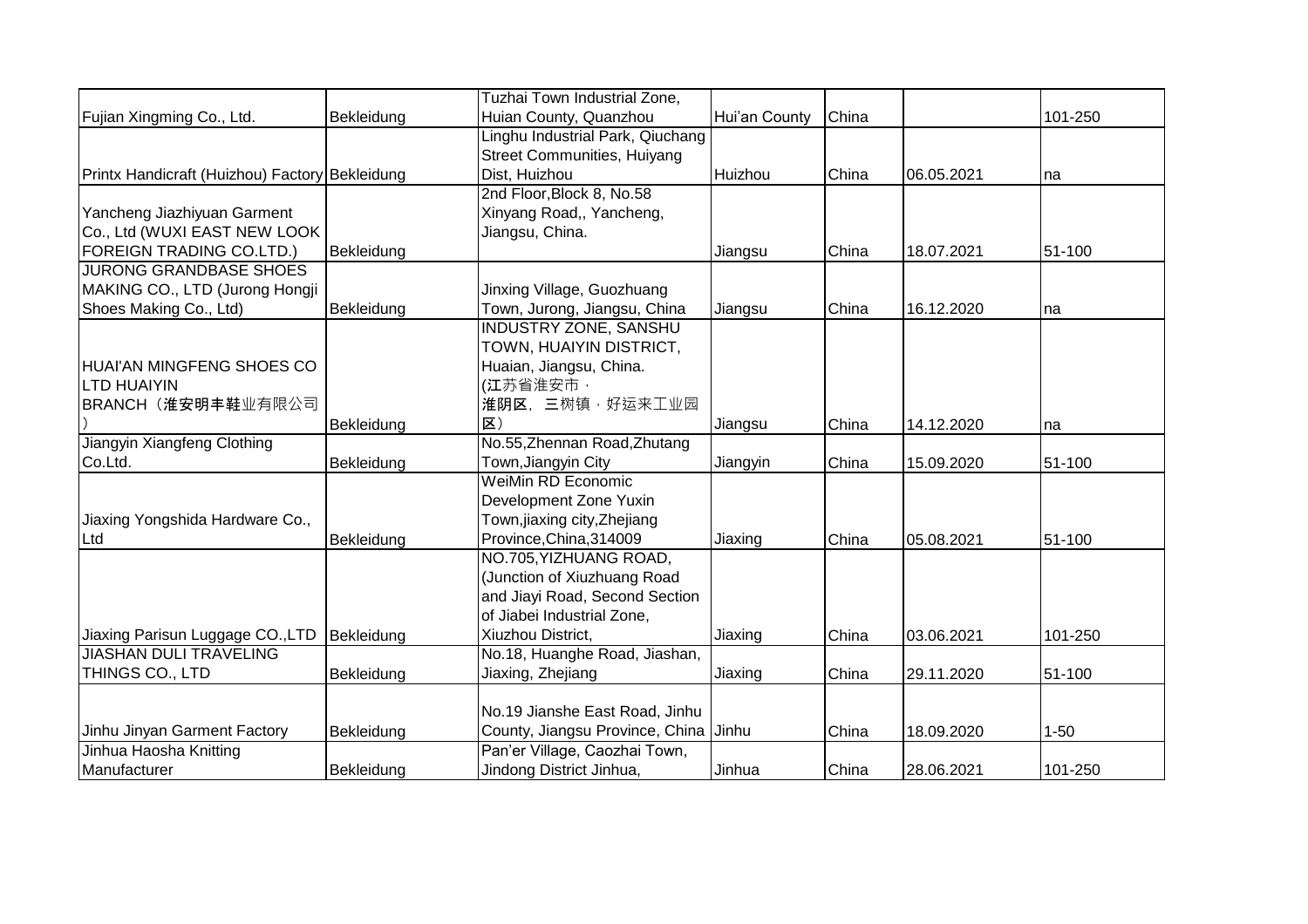| Quanzhou Jinjiang City Anhui     |            |                                   |          |       |            |          |
|----------------------------------|------------|-----------------------------------|----------|-------|------------|----------|
| Sports Products Co., Ltd         |            |                                   |          |       |            |          |
| (晋江安晖鞋业有限公司)                     |            | No. 4 Longquan Road, Yangdai      |          |       |            |          |
| (JINJIANG ANHUI FOOTWEAR         |            | Town, Chendai Town, Jinjiang      |          |       |            |          |
| $CO.$ , LTD. $)$                 | Bekleidung | City, Quanzhou, Fujian, China     | Jinjiang | China | 13.08.2021 | 51-100   |
|                                  |            | NO 15 GUANGMING ROAD,             |          |       |            |          |
|                                  |            | CHENDAI TOWN, JINJIANG,           |          |       |            |          |
|                                  |            | FUJIAN, China                     |          |       |            |          |
| <b>JINJIANG DINGDA</b>           |            | (晋江市陈埭镇洋埭村光明路十五                   |          |       |            |          |
| <b>SHOES&amp;CLOTHES CO.LTD</b>  | Bekleidung | 号)                                | Jinjiang | China | 08.10.2020 | $1 - 50$ |
|                                  |            | NO.95 Yuejin Road, Gong Kou       |          |       |            |          |
|                                  |            | Village, Chen Dai, Jinjiang,      |          |       |            |          |
| CHAOFENG SHOES CO., LTD          | Bekleidung | Fujian                            | Jinjiang | China |            | $1 - 50$ |
| <b>JINJIANG XIBUYA SHOES</b>     |            | No.15 duangming road chengdai     |          |       |            |          |
| CO.LTD                           | Bekleidung | jinjiang fujian                   | Jinjiang | China | 24.07.2019 | $1 - 50$ |
| <b>SHOES&amp;CLOTHES CO.LTD</b>  | Bekleidung | jinjiang fujian                   | jinjiang | China | 08.10.2020 | $1 - 50$ |
|                                  |            |                                   |          |       |            |          |
|                                  |            | No.9 Jinhe Road, Binjiang         |          |       |            |          |
| SIMAG(QUANHOU) BAGS              |            | Industrial Zone, Nanan            | Nanan    |       |            |          |
| <b>INDUSTRIAL CO</b>             | Bekleidung | Quanzhou, Fujian Province, China  | Quanzhou | China | 03.11.2020 | 101-250  |
|                                  |            | P-74, Phase-II, Kasba Industrial  |          |       |            |          |
| B.G. Services (P-74)             | Bekleidung | Estate                            | Kolkata  | India | 26.12.2020 | 51-100   |
|                                  |            | P-7, Phase-II, Kasba Industrial   |          |       |            |          |
| B.G Services (P-7)               | Bekleidung | Estate                            | Kolkata  | India | 03.09.2020 | 51-100   |
|                                  |            | <b>NO.158 XINGGUANG</b>           |          |       |            |          |
|                                  |            | SECTION, GUANGXIN                 |          |       |            |          |
| Pinghu Xingrong Luggage & Bag    |            | LINE, XINDAI TOWN, Pinghu,        |          |       |            |          |
| Co.,Ltd                          | Bekleidung | Zhejiang, China                   | Pinghu   | China | 31.07.2020 | 51-100   |
| JINGCHENG LIGHT IND CO.,         |            | No.900 Yifeng West Road,          |          |       |            |          |
| LTD.                             | Bekleidung | Quangang District, Quanzhou       | Quangang | China | 08.11.2020 | 51-100   |
|                                  |            | 7 Yuanfu North Road, Licheng      |          |       |            |          |
| QUANZHOU KAISEN BAGS             |            | District, Quanzhou, Fujian,       |          |       |            |          |
| CO.,LTD.                         | Bekleidung | China.                            | Quanzhou | China | 04.08.2021 | $1 - 50$ |
|                                  |            |                                   |          |       |            |          |
| QUANZHOU HELICHENG               |            | 4/f, 392-27 Fuqiao Street, Fuqiao |          |       |            |          |
| <b>GARMENTS AND WEAVING CO.,</b> |            | Street, Licheng District,,        |          |       |            |          |
| <b>LTD</b>                       | Bekleidung | Quanzhou, Fujian - China          | Quanzhou | China | 28.08.2020 | 101-250  |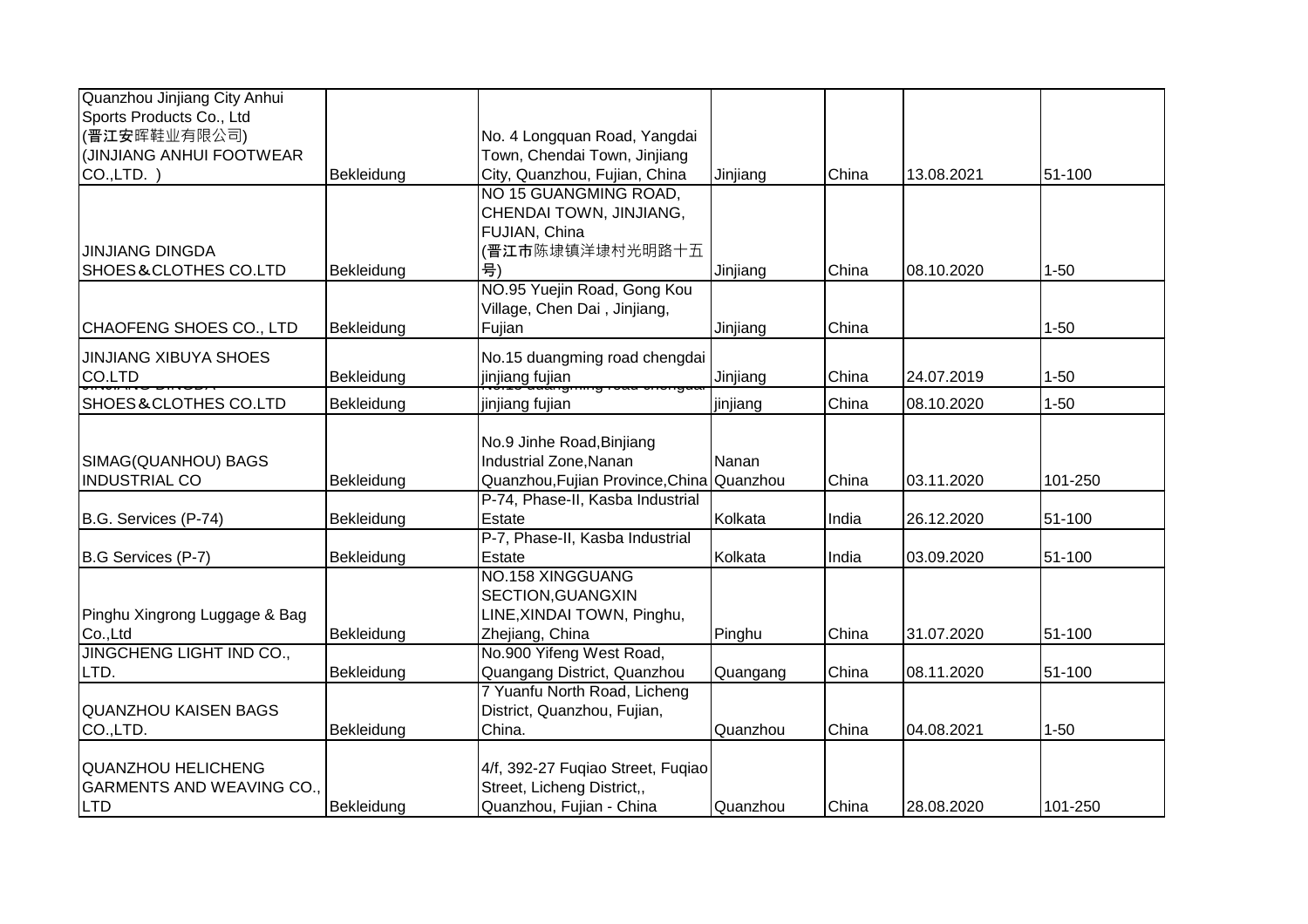| Quanzhou Baishi Garments &<br>Weavings Co., Ltd. | Bekleidung | No. 504, Fuqiao Street, Houkeng,<br>Community, Jinlong street,<br>Licheng, District, Quanzhou City<br>362000, Fujian Province | Quanzhou        | China   | 10.05.2021 | 251-550  |
|--------------------------------------------------|------------|-------------------------------------------------------------------------------------------------------------------------------|-----------------|---------|------------|----------|
|                                                  |            |                                                                                                                               |                 |         |            |          |
|                                                  |            | East of Zhuliao Village, Tourism<br>Development Zone of Dawenhe,                                                              |                 |         |            |          |
|                                                  |            | Angiu City, Weifang City,                                                                                                     | Shandong        |         |            |          |
| Anqiu Xiangrui Footwear Co., Ltd                 | Bekleidung | Shandong Province, China                                                                                                      | Province        | China   | 22.04.2021 | na       |
| Shanghai Conwood Luggage                         |            | No. 111 SiZhuan Road, Sijing                                                                                                  |                 |         |            |          |
| Co., Ltd.                                        | Bekleidung | Town, Songjiang District                                                                                                      | <b>SHANGHAI</b> | China   | 06.08.2020 | 101-250  |
|                                                  |            | No.1&No.106, Jinpu Road, Diejin                                                                                               |                 |         |            |          |
| Shantou Baoma Processing                         |            | Industrial Zone 3, Daxue Road,                                                                                                |                 |         |            |          |
| Complex Co., Ltd                                 | Bekleidung | Jinping District, Shantou                                                                                                     | Shantou         | China   | 22.06.2020 | na       |
| <b>CHUNG TAI GARMENT</b>                         |            | Xinxing Industrial Zone C, Shu                                                                                                |                 |         |            |          |
| <b>FACTORY (SHEN ZHEN)</b>                       |            | Tian Pu Cun, Gong Ming                                                                                                        |                 |         |            |          |
| <b>LIMITED</b>                                   | Bekleidung | Town, Guang Ming Xin Qu                                                                                                       | Shenzhen        | China   | 24.05.2021 | na       |
|                                                  |            | NO.8 Xiang Yuan Pai Road Ping                                                                                                 |                 |         |            |          |
| Yijing Umbrella (Shenzhen)<br>Limited            |            | Xi Community Ping Di Town                                                                                                     |                 | China   |            | 51-100   |
|                                                  | Bekleidung | Long Gang District                                                                                                            | Shenzhen        |         | 24.08.2021 |          |
|                                                  |            | NO.128, Youyi Street, Changan                                                                                                 |                 |         |            |          |
| Wuxi Shenyi Garment Factory                      | Bekleidung | Town, Wuxi City                                                                                                               | Wuxi            | China   | 23.08.2021 | $1 - 50$ |
| Speidel Romania s.r.l. Speidel                   |            |                                                                                                                               |                 |         |            |          |
| GmbH                                             | Bekleidung | B-dul Bucuresti Nr 16B                                                                                                        | <b>FOCSANI</b>  | Romania | 15.07.2020 | 101-250  |
|                                                  |            | Building 07, No. 356, JiYin Road,                                                                                             |                 |         |            |          |
| Xiamen Worthfind Industrial Co.,                 |            | TongAn District, Xiamen, Fujian,                                                                                              |                 |         |            |          |
| Ltd.                                             | Bekleidung | China                                                                                                                         | Xiamen          | China   | 13.05.2021 | 101-250  |
|                                                  |            | Changhe North Road, Industal                                                                                                  |                 |         |            |          |
| Xinghua Kingtop Headwear                         |            | Park, Hechen Town, Xinghua                                                                                                    |                 |         |            |          |
| Co.,Ltd.                                         | Bekleidung | City, Jiangsu Province                                                                                                        | Xinghua         | China   | 04.03.2021 | 51-100   |
|                                                  |            | Xinyi City Economic                                                                                                           |                 |         |            |          |
|                                                  |            | Development Zone, Tianjin                                                                                                     |                 |         |            |          |
| Xinyi Running Garments Co., Ltd                  | Bekleidung | Road, Xinyi                                                                                                                   | Xuzhou          | China   | 27.08.2020 | $1 - 50$ |
| Yanchen Hongyu Garment Factory Bekleidung        |            | Xinyang Farm, Sheyang                                                                                                         | Yancheng        | China   | 13.06.2021 | $1 - 50$ |
|                                                  |            |                                                                                                                               |                 |         |            |          |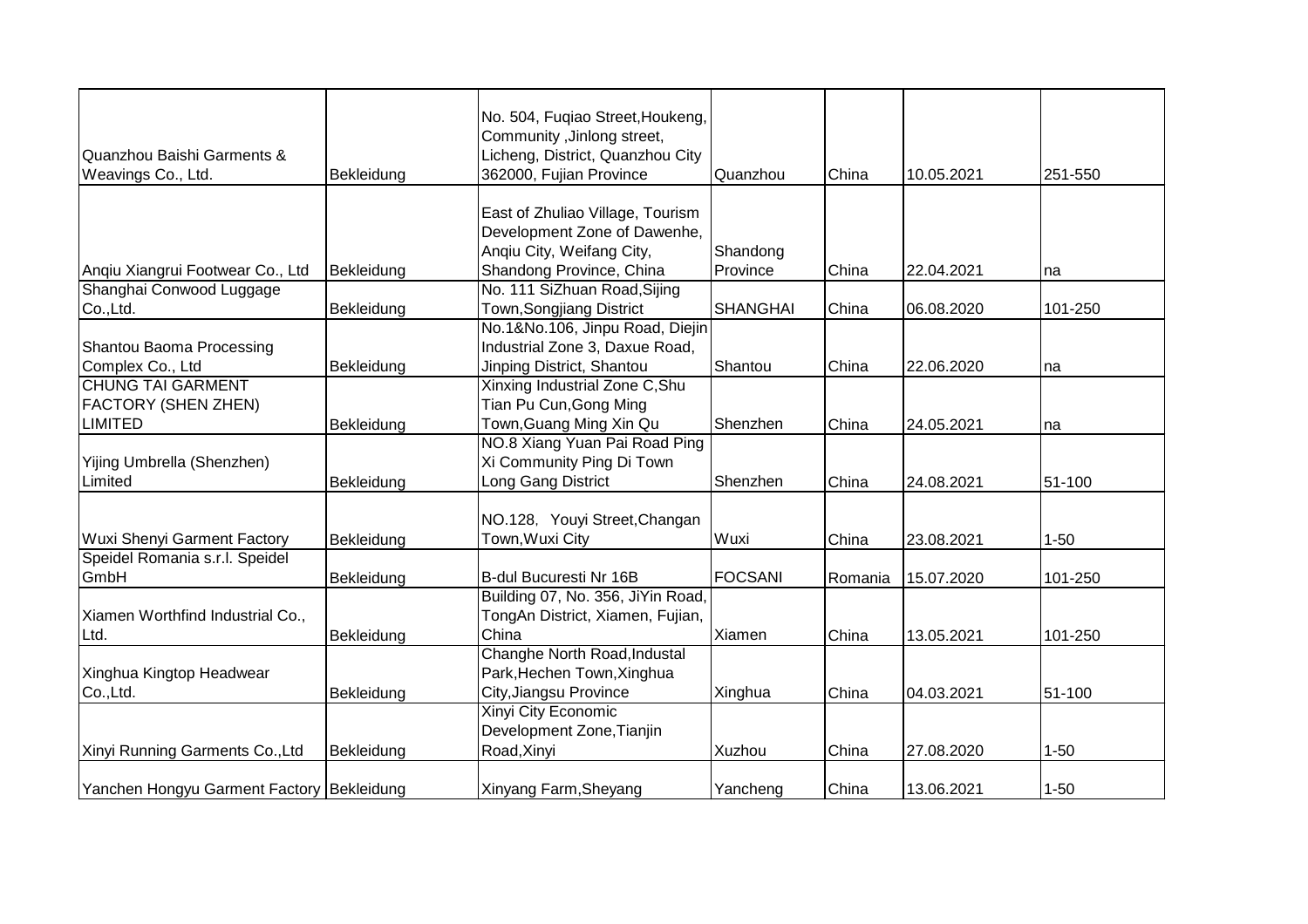|                                        |            | Lot C20, Duc Hoa Ha Plastic                 |                    |           |            |          |
|----------------------------------------|------------|---------------------------------------------|--------------------|-----------|------------|----------|
|                                        |            | Industrial Zone, Binh Tien                  |                    |           |            |          |
|                                        |            | Village, Duc Hoa Ha Commune,                |                    |           |            |          |
| Tin Thanh Packaging Joint Stock        |            | Duc Hoa District, Long An                   |                    |           |            |          |
| Company (BATICO)                       | Bekleidung | Province, Viet Nam                          | Duc Hoa            | Vietnam   | 07.02.2020 | na       |
| <b>Continent Packaging Corporation</b> |            |                                             |                    |           |            |          |
| (Formerly named Plastic4 Long          |            | Lot P. 2, Street No. 8, Loi Binh            |                    |           |            |          |
| An)                                    | Bekleidung | Nhon Industrial Zone Tan An                 | <b>TAN AN CITY</b> | Vietnam   | 16.05.2021 | 801-1200 |
|                                        |            | No.9, Longquan Road,                        |                    |           |            |          |
|                                        |            | Guangling Industry Zone,                    |                    |           |            |          |
| Sunny Jet Hosiery Co., Ltd.            | Bekleidung | Yangzhou,                                   | Yangzhou           | China     | 14.05.2021 | 251-550  |
| Yang Zhou Dong Yu Footwear             |            | NO.159 DUJIANG                              |                    |           |            |          |
| Co.,Ltd                                | Bekleidung | ROAD, YANGZHOU, JIANGSU                     | YANGZHOU           | China     |            | $1 - 50$ |
|                                        |            | Ring Road 1, Investment                     |                    |           |            |          |
| BRATEX (PVT) Ltd.                      | Bekleidung | Promotion Zone, Katunayake                  | KATUNAYAKE         | Sri Lanka | 06.12.2020 | 551-800  |
|                                        |            |                                             |                    |           |            |          |
|                                        |            | A 1/2 GIDC Industrial                       |                    |           |            |          |
| <b>Virat Industries Ltd</b>            | Bekleidung | Estate, Kabilpore, Navsari, Gujarat NAVSARI |                    | India     | 30.10.2020 | 101-250  |
|                                        |            | No. 8, Gongyedadao Road,                    |                    |           |            |          |
| China Win Garment Factory Ltd.         |            | Ducheng Town, Yunan County,,                |                    |           |            |          |
| Yunan                                  | Bekleidung | Yunfu 527100                                | Yunfu              | China     | 14.01.2021 | 51-100   |
| ZHU JI LU BAO SHOES                    |            | ZHAO JIA CUN, ZUJI CITY,                    |                    |           |            |          |
| <b>FACTORY</b>                         | Bekleidung | ZHEJIANG PROVINCE, China                    | Zhejiang           | China     | 05.11.2020 | na       |
|                                        |            |                                             |                    |           |            |          |
| Shun Lung Garment Factory              |            | 9 Chuangye Road, 3rd Industrial             |                    |           |            |          |
| Limited                                | Bekleidung | Plaza, Zhuyuan, Xiaolan Town                | <b>ZHONGSHAN</b>   | China     | 24.03.2021 | na       |
|                                        |            | No. 55 Nankang St., Yongtou                 |                    |           |            |          |
| Paklik Garment Limited Co              | Bekleidung | Village, Shaxi Town                         | <b>ZHONGSHAN</b>   | China     | 31.05.2021 | 101-250  |
| Zhong Shan Pak Wai Garment Co.         |            | No 54, Nankang Street, Chongtou             |                    |           |            |          |
| Ltd                                    | Bekleidung | Village, Shaxi                              | <b>ZHONGSHAN</b>   | China     | 09.04.2021 | 101-250  |
|                                        |            | No 227 Longtan Road, Datang                 |                    |           |            |          |
|                                        |            | Town, Zhuji City, Zhejiang                  |                    |           |            |          |
| Zhuji Runtuo Knitting Co.Ltd           | Bekleidung | Province, China                             | Zhuji              | China     | 22.07.2021 | $1 - 50$ |
|                                        |            | ZANGANG TOWN, BAODING                       |                    |           |            |          |
| <b>BAODING WINDMILL BALLOON</b>        |            | CITY, HEBEI PROVINCE                        |                    |           |            |          |
| & ELECTRICITY CO., LTD                 | Haushalt   | CHINA                                       | <b>BAODING</b>     | China     | 09.11.2020 | na       |
| Guangxi Beiliu Huasheng                |            | 14th Group, Shuang Tou Village,             |                    |           |            |          |
| Porcelain Ltd                          | Haushalt   | Ping Zheng Town                             | Beiliu             | China     | 02.06.2020 | na       |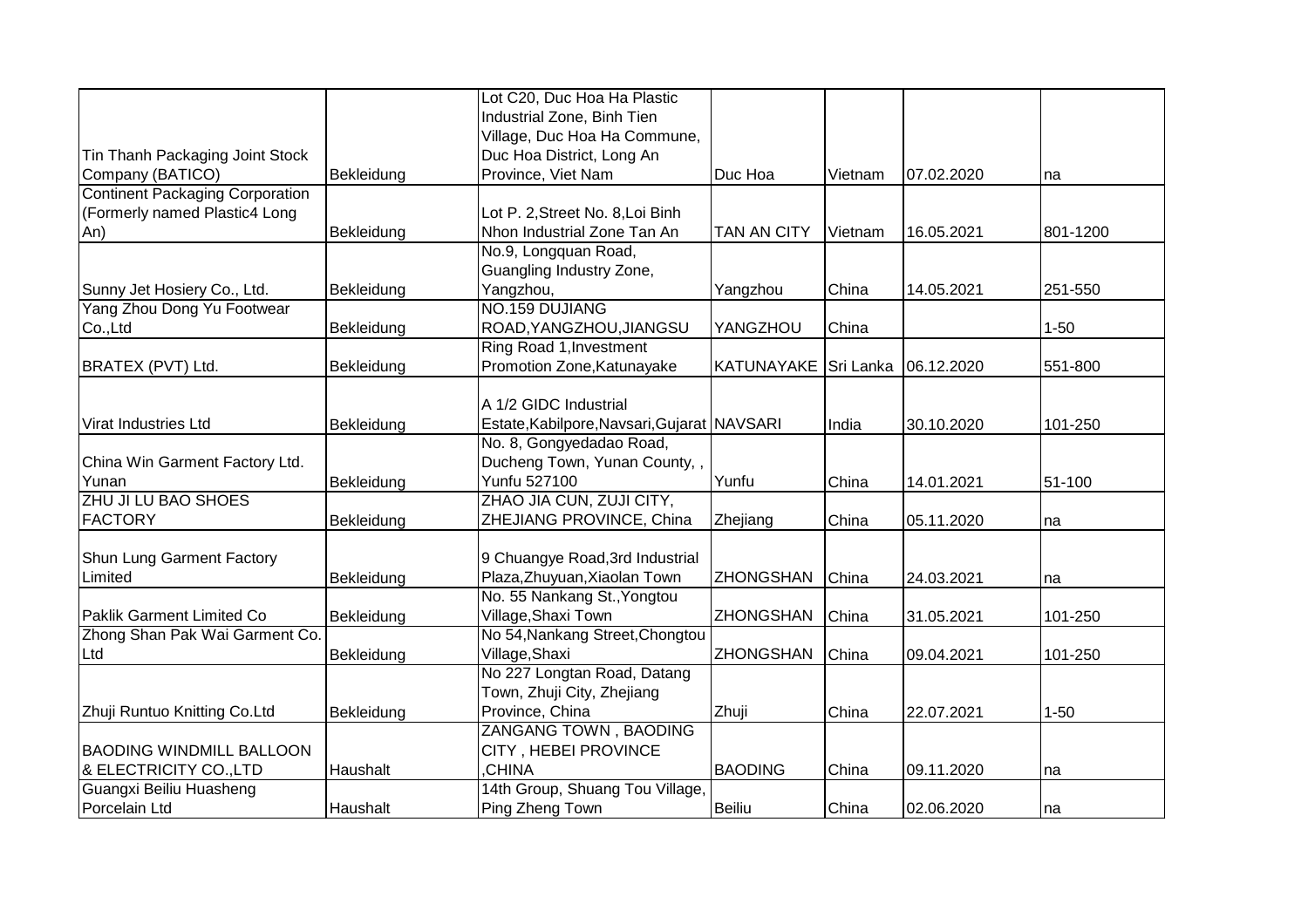|                                                         |          | Dianzi Village, Jinghe Town,                         |                      |       |            |          |
|---------------------------------------------------------|----------|------------------------------------------------------|----------------------|-------|------------|----------|
| Hejian Jiarui Glass Products                            |          | Hejian City, Hejian city,                            |                      |       |            |          |
| Factory                                                 | Haushalt | Cangzhou city, Hebei - China                         | Cangzhou             | China | 22.12.2020 | na       |
|                                                         |          | No. 30, Qinpo Road, Sanfeng                          |                      |       |            |          |
| Changshu Kaizhixiang Knitting                           |          | Industrial Park, Yushan Linchang,                    |                      |       |            |          |
| Co., Ltd.                                               | Haushalt | Changshu                                             | Changshu City China  |       | 20.10.2020 | $1 - 50$ |
| CHANGSHU ZHENGHUA NON-                                  |          | Building 3, Group 24, Rennan                         |                      |       |            |          |
| <b>WOVEN MANUFACTURER</b>                               | Haushalt | Village, Zhitang Town                                | Changshu City        | China | 29.03.2021 | $1 - 50$ |
|                                                         |          | Phase 2, Export Processing                           |                      |       |            |          |
| AMP Ceylon (PVT) Ltd.                                   | Haushalt | Zone, Katunayake, Sri Lanka                          | KATUNAYAKE Sri Lanka |       | 09.09.2021 | 51-100   |
|                                                         |          |                                                      |                      |       |            |          |
| CHAOZHOU FENGXI YIYA                                    |          | No.114 Fengyi Area Anfeng                            |                      |       |            |          |
| PORCELAIN FACTORY (YILAN)                               | Haushalt | Road Fengxi District, Chaozhou,                      | Chaozhou             | China | 28.11.2019 | na       |
|                                                         |          | SF No. 128 & 130, 132, 135,                          |                      |       |            |          |
|                                                         |          | D.No. 2/6A, A3 & A4, Karur                           |                      |       |            |          |
| Atlas Export Enterprises Weaving                        |          | Textile Park, Thalapatti Village<br>(PO)             |                      |       |            |          |
| Division                                                | Haushalt | <b>EASTERN OF THE SOUTH</b>                          | Karur                | India | 16.11.2019 | $1250+$  |
|                                                         |          |                                                      |                      |       |            |          |
| CHAO'AN LIAN XING YUAN                                  | Haushalt | TRENCH, WUYANG AREA,                                 |                      |       |            | 51-100   |
| <b>CERAMICS CO., LTD.</b><br>CHAOZHOU CHENGXI JIJIE ART |          | FUYANG, CHAO'AN                                      | Chaozhou             | China | 17.06.2021 |          |
| & CRAFT PAINTED PORCELAIN                               |          | <b>WORKSHOP NO.2, XINGYE</b>                         |                      |       |            |          |
| FTY                                                     | Haushalt |                                                      |                      | China | 28.06.2021 |          |
| Chaozhou Haihong Ceramics                               |          | CERAMICS, HENEI, YIXI<br>Tiantouhe Development Zone, | Chaozhou             |       |            | 51-100   |
| Making CO., LTD                                         |          | Dongtian, Fengxi                                     | Chaozhou             | China | 20.04.2021 | 251-550  |
| Changzhou Quality Flag Industry                         | Haushalt | No. 26 Hong Tu Road, Xin Bei                         |                      |       |            |          |
| Co., Ltd.                                               | Haushalt | <b>District</b>                                      | <b>CHAOZHOU</b>      | China |            |          |
|                                                         |          | <b>SANSHENG INDUSTRIAL</b>                           |                      |       |            | na       |
| <b>CHAOZHOU CHUANGDA</b>                                |          | AREA, FUYANG                                         |                      |       |            |          |
| PORCELAIN CO., LTD.                                     | Haushalt | TOWN, CHAOAN                                         | CHAOZHOU             | China | 06.03.2020 | na       |
|                                                         |          | Baizhoubian Industrial Area,                         |                      |       |            |          |
| Dongguan Mei Yi Printing Toys                           |          | Dongcheng, Dongguan City,                            |                      |       |            |          |
| Limited                                                 | Haushalt | Guangdong Province, China                            | Dongguan             | China | 23.09.2020 | $1 - 50$ |
|                                                         |          | No. 102, Block A, No.32, 1st                         |                      |       |            |          |
|                                                         |          | Industrial Zone, Shutian                             |                      |       |            |          |
|                                                         |          | Community, Humen Town,                               |                      |       |            |          |
| Dongguan Waion Tins Mfg Co.                             |          | Dongguan, Guangdong, China                           |                      |       |            |          |
| Ltd.                                                    | Haushalt |                                                      | Dongguan             | China | 15.01.2021 | $1 - 50$ |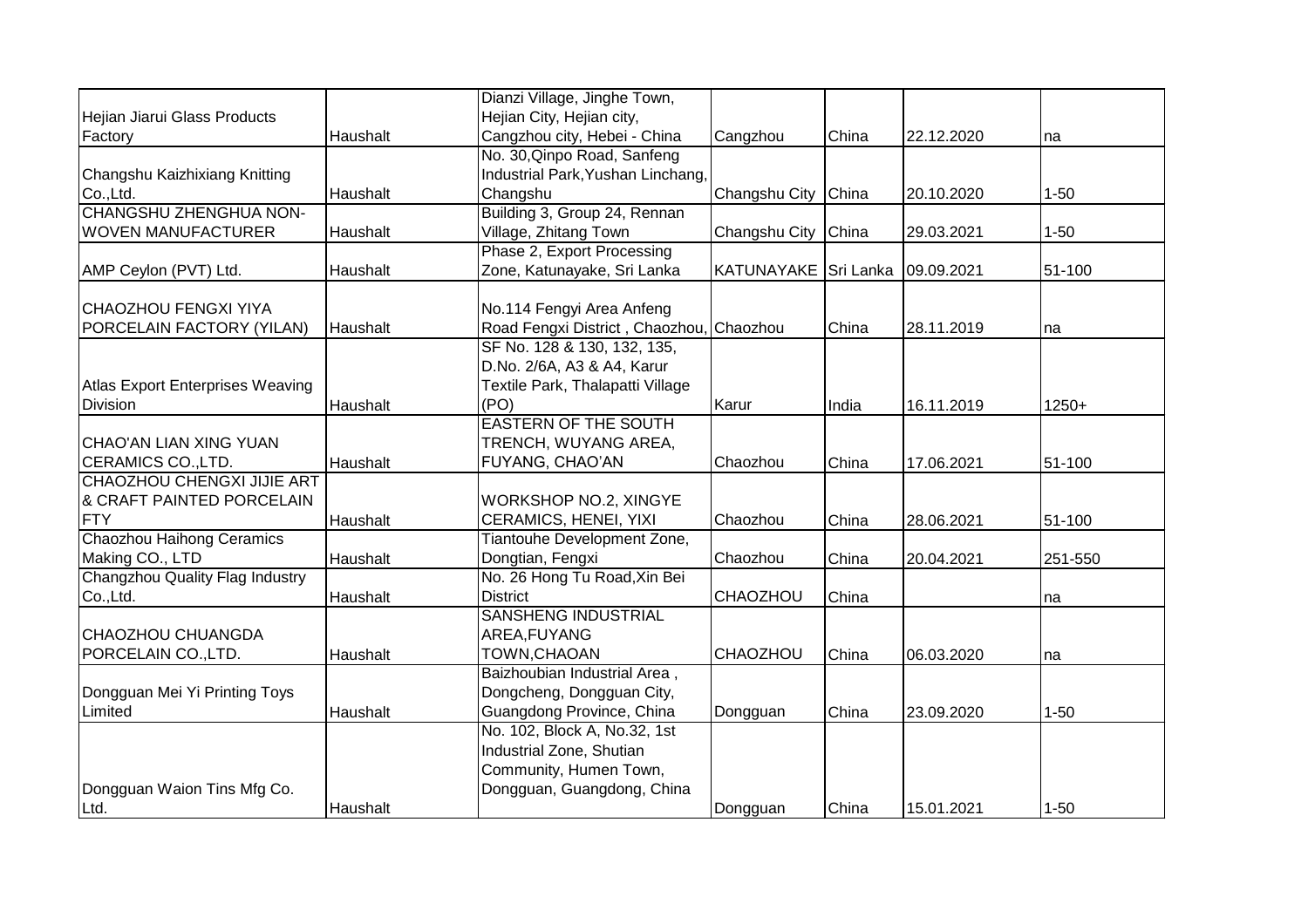| DONGGUAN PRAIRIE PLASTIC                    |          | 210, Xinju RD, Shangjiao, Chanan |                 |       |            |          |
|---------------------------------------------|----------|----------------------------------|-----------------|-------|------------|----------|
| HARDWARE CO., LTD                           | Haushalt | Town                             | Dongguan        | China | 17.07.2019 | na       |
|                                             |          | No. 480, Youyi Road, Dengwu      |                 |       |            |          |
|                                             |          | Precinct, Qiaotou Town,          |                 |       |            |          |
|                                             |          | Dongguan City, Guangdong         |                 |       |            |          |
| Dongguan Thousand Perfection                |          | Province, China, Dongguan        |                 |       |            |          |
| Melamine Ware Co., Ltd                      | Haushalt | 523523, Guangdong - China        | Dongguan        | China | 01.06.2021 | 551-800  |
|                                             |          | No. 1A, Er Huan Road, Lang Xia   |                 |       |            |          |
|                                             |          | Hua Xia Industrial Zone,         |                 |       |            |          |
| Dongguan Waibao Melamine                    |          | Qiaotou Town, Dongguan,          |                 |       |            |          |
| Products Co., Ltd                           | Haushalt | Guangdong Province, China        | Dongguan        | China | 18.06.2021 | $1 - 50$ |
|                                             |          | Room 105, building 4, no. 1      |                 |       |            |          |
|                                             |          | benpu 2 road, Qiaotou Town,      |                 |       |            |          |
|                                             |          | Dongguan City, Guangdong         |                 |       |            |          |
| New Talent Plastic & Metal Co. Ltd Haushalt |          | Province, China                  | Dongguan        | China | 20.04.2021 | $1 - 50$ |
|                                             |          |                                  |                 |       |            |          |
|                                             |          | Hexing Rd, Industrial District   |                 |       |            |          |
| Fuh-San Metal (Dong Guan) Co.,              |          | 2nd, Tianwei, Changping Town,,   |                 |       |            |          |
| Ltd                                         | Haushalt | Dongguan, Guangdong - China.     | Dongguan        | China | 26.01.2021 | $1 - 50$ |
| Hi-Tech Plastic & Metal                     |          |                                  |                 |       |            |          |
| Manufactory (Also known as                  |          |                                  |                 |       |            |          |
| Fenggang Yida Electronic Limited            |          | Luen Hing Road, Wu Lian          |                 |       |            |          |
| Company)                                    | Haushalt | Village, FENG GANG TOWN          | <b>DONGGUAN</b> | China | 02.12.2015 | na       |
|                                             |          | 1st Floor, Building 1, Yifang    |                 |       |            |          |
|                                             |          | Huigu Science and Technology     |                 |       |            |          |
|                                             |          | Park, 106 Shiguling South        |                 |       |            |          |
| <b>YU PLASTIC HARWARE</b>                   |          | Avenue, Tangxia Town             |                 |       |            |          |
| <b>PRODUCTS CO., LTD</b>                    | Haushalt | Dongguan City                    | Dongguan        | China |            | na       |
|                                             |          |                                  |                 |       |            |          |
|                                             |          | #55 Pu Zhong Dai Dao, Wai Lak    |                 |       |            |          |
| Sanlian Hardware Factory                    | Haushalt | city, Tin Tou, Dongguan, China   | Dongguan        | China |            | na       |
|                                             |          | No. 3 Zhong Xin 3rd road, Pu     |                 |       |            |          |
| DONGGUAN PUXINHU HUNG                       |          | Xin Hu Administration Zone,      |                 |       |            |          |
| HING METAL Co. Ltd                          | Haushalt | Tongxia, Dongguan                | Dongguan        | China | 09.11.2020 | na       |
|                                             |          | NO.156, Jiangbei Development     |                 |       |            |          |
| Dongyang Huachi Arts&Crafts                 |          | Zone of Dongyang City            |                 |       |            |          |
| co., Itd                                    | Haushalt | ,Zhejiang,China                  | Dongyang        | China | 23.03.2021 | 51-100   |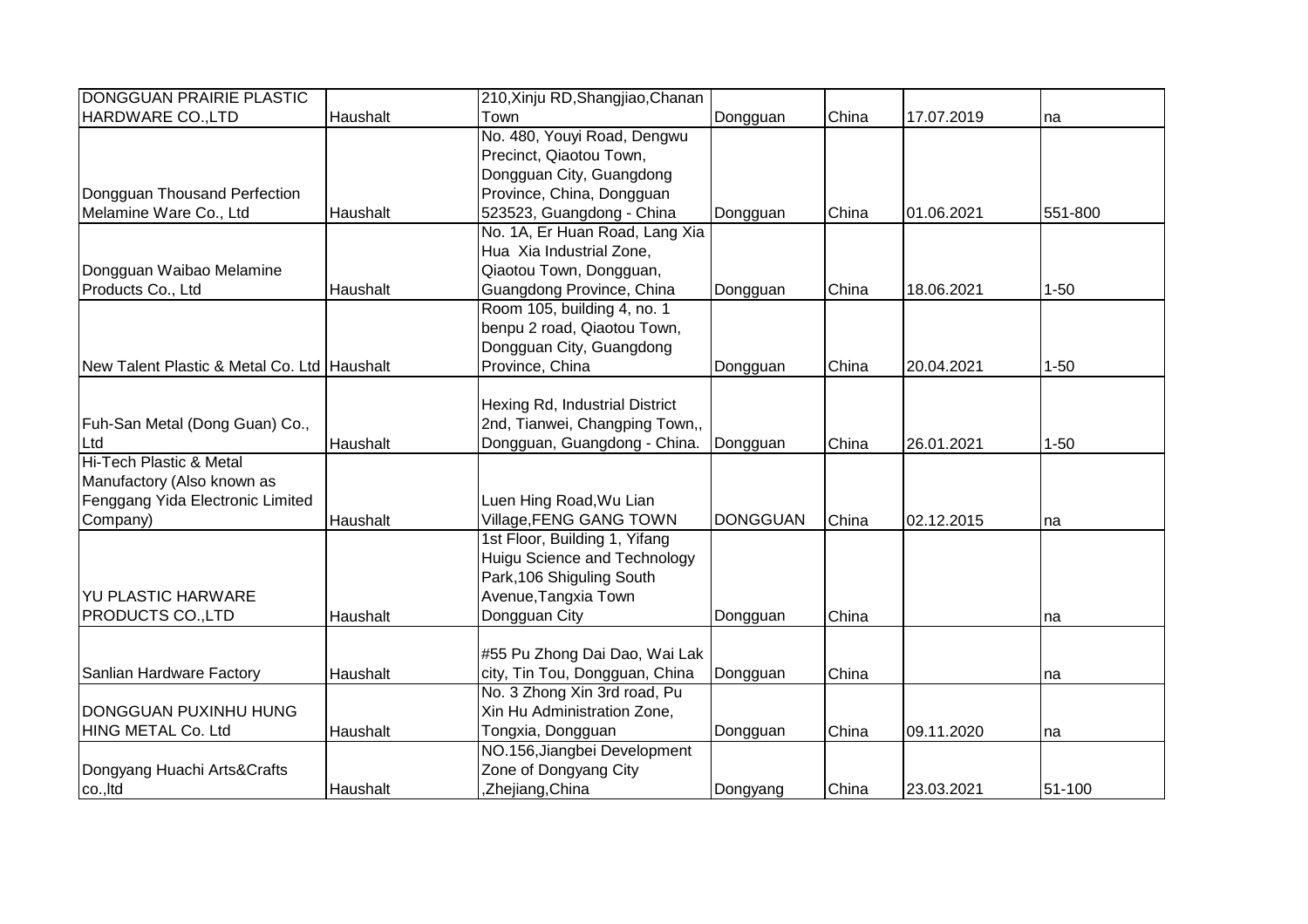|                                     |          | 415 KAIYUAN ROAD SANHENG            |                    |       |            |          |
|-------------------------------------|----------|-------------------------------------|--------------------|-------|------------|----------|
|                                     |          | <b>ECONOMIC DEVELOPMENT</b>         |                    |       |            |          |
| Ningbo Shiyuan Household            |          | ZONE, FENGHUA, Ningbo,              |                    |       |            |          |
| Products Co. Ltd.                   | Haushalt | Zhejiang, China.                    | Fenghua            | China | 09.09.2021 | na       |
|                                     |          | No.17 Liuyisan Road, Nansha         |                    |       |            |          |
|                                     |          | industrial District, Danzao Town,   |                    |       |            |          |
| <b>FOSHAN HAOLAN VACUUM</b>         |          | Nanhai District, Foshan,            |                    |       |            |          |
| <b>WARE LIMITED</b>                 | Haushalt | Guangdong, China                    | Foshan             | China | 30.06.2021 | $1 - 50$ |
|                                     |          | Block 7, Shatang Industrial         |                    |       |            |          |
|                                     |          | Zone, Tuqiang Road, Dabu            |                    |       |            |          |
|                                     |          | Village, Lishuiyu, Nanhai District, |                    |       |            |          |
|                                     |          | Foshan City, Guangdong              |                    |       |            |          |
| Foshan Nanhai Bohong Toy            |          | Province, China                     |                    |       |            |          |
| Factory                             | Haushalt |                                     | Foshan             | China |            | na       |
|                                     |          | No.1,8th Technology Road,           |                    |       |            |          |
| <b>GUANGDONG JETWELL</b>            |          | Xingtan Industrial Park, Xingtan,   |                    |       |            |          |
| <b>HOMEWARE DEVELOPMENT</b>         |          | Shunde, Foshan, Guangdong,          |                    |       |            |          |
| <b>LIMITED</b>                      | Haushalt | China.                              | Foshan             | China | 19.08.2021 | 101-250  |
| Foshan Nanhai Lianghua Paper        |          | No. 3, Yuanjiang Dong               |                    |       |            |          |
| Factory                             | Haushalt | Rd., NANHAI                         | <b>FOSHAN</b>      | China | 31.05.2021 | $1 - 50$ |
|                                     |          | PLOT NO.42, MIDC,                   |                    |       |            |          |
|                                     |          | AKKALKOAT ROAD,                     |                    |       |            |          |
| <b>Ashok International</b>          | Haushalt | SOLAPUR, Solapur                    | Solapur            | India | 03.02.2021 | na       |
|                                     |          | No 38A, Yangda                      |                    |       |            |          |
| <b>Guangdong Wireking Household</b> |          | Road, Sanzhou, Lunjiao              |                    |       |            |          |
| Supplies Co.Ltd.                    | Haushalt | Town, Shunde                        | <b>FOSHAN</b>      | China | 02.02.2021 | 551-800  |
| <b>Guangdong Wireking Metal</b>     |          | No.11 Wusha, Shunpan                |                    |       |            |          |
| Manufacture Co., Ltd.               | Haushalt | Road, Daliang St, Shunde            | <b>FOSHAN</b>      | China | 26.08.2021 | 251-550  |
| <b>GUANGDONG WIREKING</b>           |          |                                     |                    |       |            |          |
| HOUSEWARES&HARDWARE                 |          | No.38, Yangda Road, Lunjiao         |                    |       |            |          |
| CO.,LTD.                            | Haushalt | Shunde.                             | <b>Foshan City</b> | China | 02.11.2020 | $1250+$  |
|                                     |          | <b>EASTERN OF THE SOUTH</b>         |                    |       |            |          |
| CHAO'AN LIAN XING YUAN              |          | TRENCH, WUYANG AREA,                |                    |       |            |          |
| <b>CERAMICS CO., LTD.</b>           | Haushalt | <b>FUYANG, CHAO'AN</b>              | <b>FUYANG</b>      | China | 17.06.2021 | 51-100   |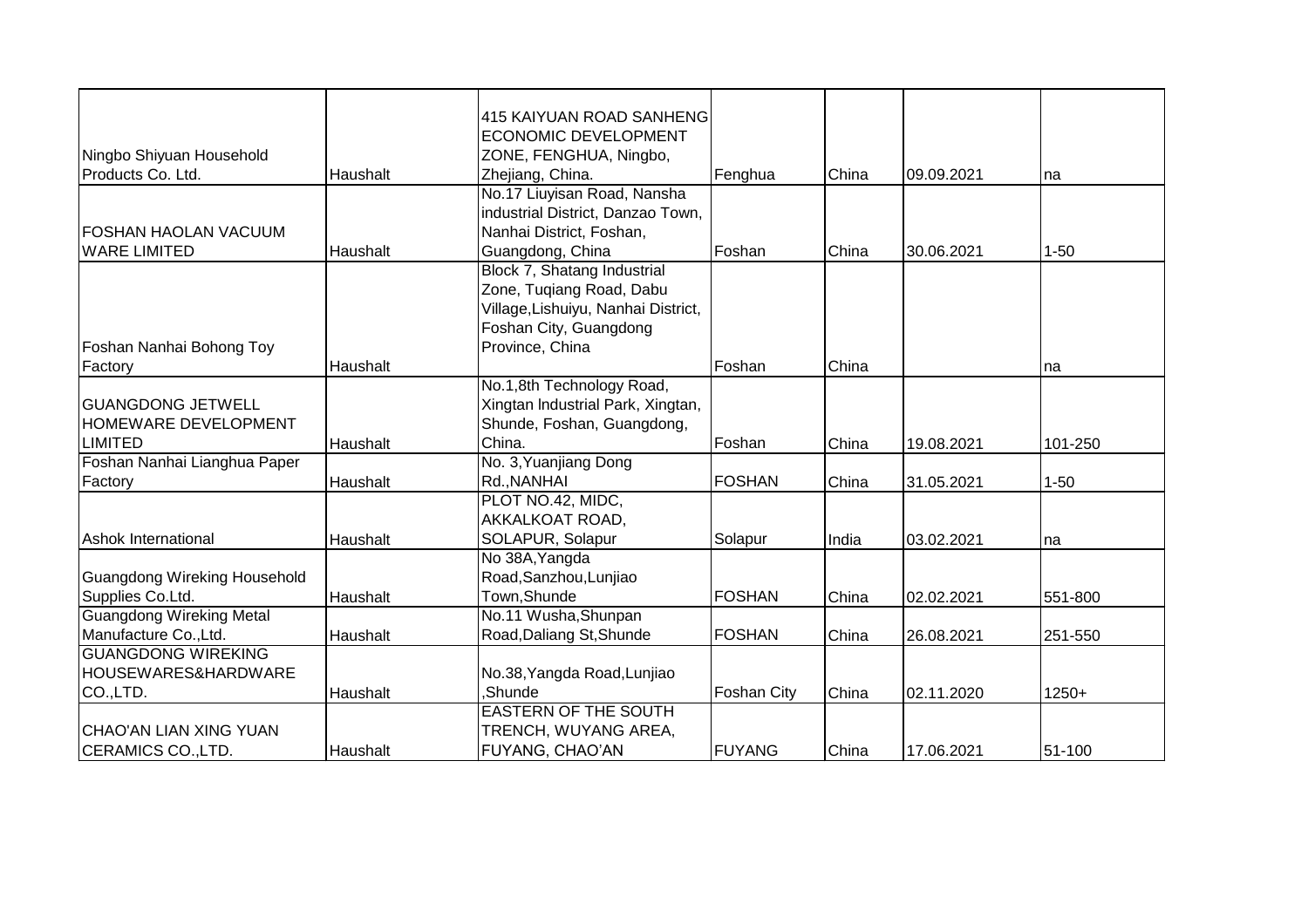|                                |          | C11-5, DONGGUAN CHANG'AN        |                  |         |            |          |
|--------------------------------|----------|---------------------------------|------------------|---------|------------|----------|
|                                |          | (YANG CHUN) INDUSTRIAL          |                  |         |            |          |
| YANGCHUN HUICAI GIFT AND       |          | <b>TRANSFER PARK, YANG</b>      |                  |         |            |          |
| CRAFTS CO., LTD.               | Haushalt | CHUN, GUANGDONG, China          | Guangdong        | China   | 06.05.2021 | 51-100   |
|                                |          | <b>BAISHAWAN INDUSTRIAL</b>     |                  |         |            |          |
|                                |          | PARK, QIWAN ROAD, EAST          |                  |         |            |          |
| Zhongshan Camry Electronic Co  |          | DISTRICT, ZHONGSHAN CITY,       |                  |         |            |          |
| Ltd                            | Haushalt | Guangdong, CHINA.               | Guangdong        | China   | 25.06.2021 | 801-1200 |
| Rajan Manufacturing Private    |          | 314, EPIP Industrial Estate,    |                  |         |            |          |
| Limited                        | Haushalt | HSIIDC, Kundli,                 | Sonipat          | India   | 12.07.2020 | na       |
|                                |          | No. 16 Rongfu Road, Shangsha    |                  |         |            |          |
|                                |          | Community, Chang Au Town,       |                  |         |            |          |
| Dongguan Shangsha Guotong      |          | Dongguan City, Guangdong,       |                  |         |            |          |
| Printing Products Ltd.         | Haushalt | China                           | Guangdong        | China   | 16.10.2019 | Ina      |
|                                |          | Shenglian Industry Zone (2-3    |                  |         |            |          |
|                                |          | Plant, Group in Gucuo),         |                  |         |            |          |
|                                |          | Shenglian Village, Fuyang Town, |                  |         |            |          |
| Chaozhou Yonghuang Ceramics    |          | Chaoan District, Chaozhou,      |                  |         |            |          |
| Co., Ltd                       | Haushalt | Guangdong, China                | Guangdong        | China   | 17.12.2020 | $1 - 50$ |
|                                |          | <b>CIHANGIR MAHALLESI</b>       |                  |         |            |          |
| DEKOR CAM SAN. VE TIC. LTD.    |          | <b>GUVERCIN CADDESI NO:7-9</b>  |                  |         |            |          |
| STI.                           | Haushalt | <b>AVCILAR</b>                  | Istanbul         | Turkey  | 06.07.2020 | Ina      |
|                                |          | No.7 Qing Ping road, Qing Hiu   |                  |         |            |          |
|                                |          | You, Tang Xia, Dongguan,        |                  |         |            |          |
| Dongguan Kennex Ceramics Ltd.  | Haushalt | Guangdong, China                | Guangdong        | China   | 13.11.2020 | 51-100   |
| <b>DONGGUAN KWONG SHING</b>    |          | Dongshan Village Industrial     |                  |         |            |          |
| <b>TAT LIGHTING TECHNOLOGY</b> |          | Zone, Qishi Town, Dongguan,     |                  |         |            |          |
| <b>LIMITED</b>                 | Haushalt | Guangdong, China                | Guangdong        | China   | 16.05.2020 | Ina      |
|                                |          | Strat Drumal Balta Doamnei Nr.  |                  |         |            |          |
| <b>SC Forbitex SRL</b>         | Haushalt | 41-55,                          | <b>Bucharest</b> | Romania | 24.02.2021 | 51-100   |
|                                |          | Chang Bu Industry Area, Xinxu   |                  |         |            |          |
|                                |          | Town, Huizhou, Guangdong,       |                  |         |            |          |
| HuiZhou YiRun Metal Co., Ltd   | Haushalt | China                           | Guangdong        | China   | 04.01.2019 | Ina      |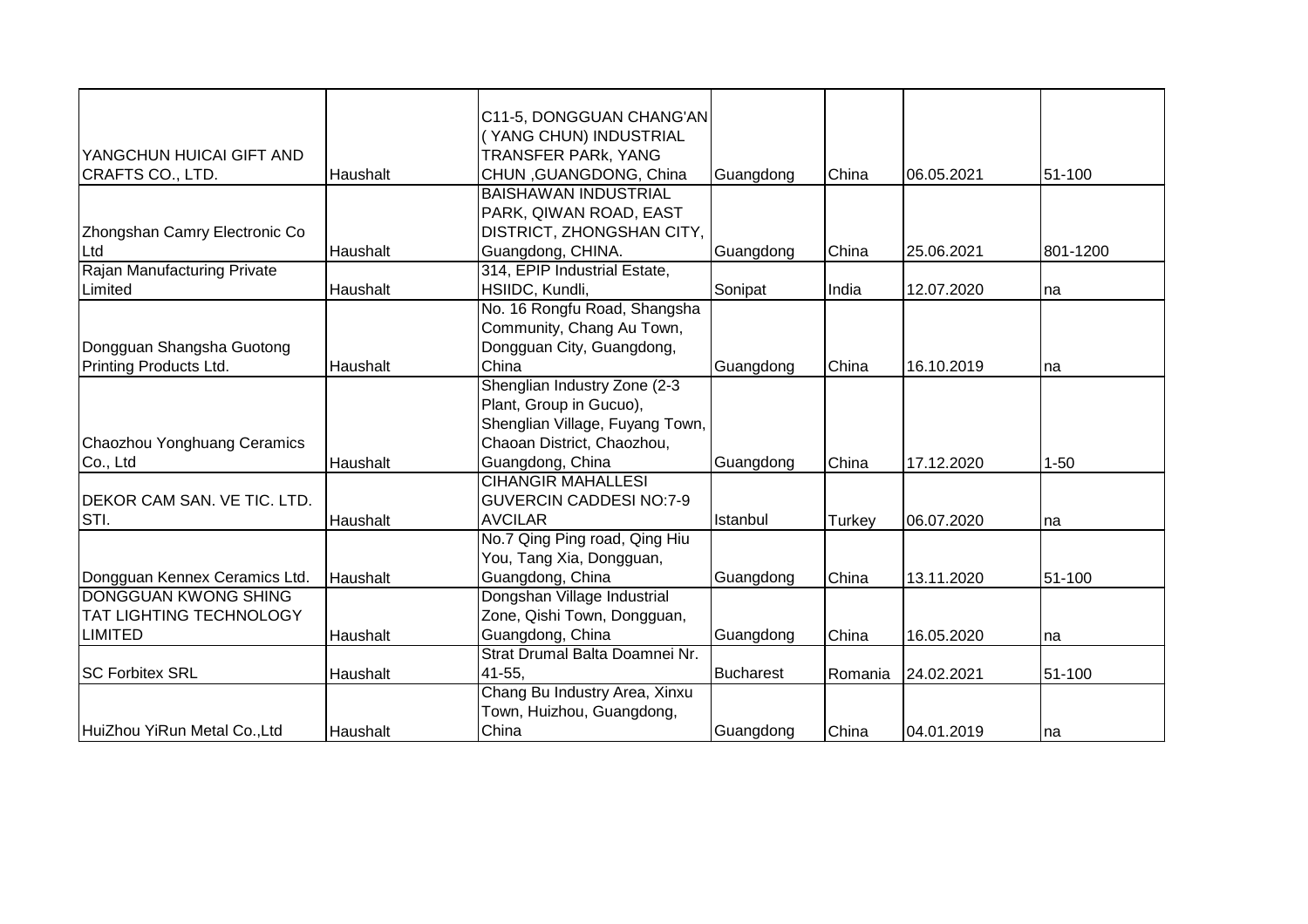|                                              |          | Building 3, No. 2 Gankeng Tong     |           |               |            |          |
|----------------------------------------------|----------|------------------------------------|-----------|---------------|------------|----------|
|                                              |          | Fu Yu Industrial Zone, Gan Keng    |           |               |            |          |
| Mingle Development (Shenzhen)                |          | Community, Jihua Town, Long        |           |               |            |          |
| <b>Company Limited</b>                       | Haushalt | Gang District, Shenzhen            | Guangdong | China         | 23.03.2021 | 251-550  |
|                                              |          | Liuchao Village, Lishui Town,      |           |               |            |          |
| Foshan Nanhai Yafa Tent                      |          | Nanhai District, Foshan,           |           |               |            |          |
| Manufacturing Ltd                            | Haushalt | Guangdong, China                   | Guangdong | China         | 19.07.2020 | na       |
|                                              |          | 31, Ta Yiou Street, Ta Fa          |           |               |            |          |
|                                              |          | Industrial Zone, Ta Liao District, |           |               |            |          |
|                                              |          | Kaohsiung City 83168, Taiwan,      |           |               |            |          |
|                                              |          | R.O.C.                             | Taiwan    | <b>Taiwan</b> | 22.05.2019 |          |
| Feng Ya Plastic Enterprise Co. Ltd. Haushalt |          | Teamhold Industrial Zone,          |           |               |            | na       |
|                                              |          |                                    |           |               |            |          |
|                                              |          | Shiyan Town, Baoan, Shenzhen,      |           |               |            |          |
| ShengHao Christmas Tree Factory Haushalt     |          | Guangdong, China                   | Guangdong | China         |            | na       |
|                                              |          | No. 53, Qingnian Road, Shiyan      |           |               |            |          |
| <b>Teamhold Arts &amp; Crafts</b>            |          | Town, Shenzhen City,               |           |               |            |          |
| (Shenzhen) Co., Ltd.                         | Haushalt | Guangdong, China                   | Guangdong | China         | 29.10.2020 | 51-100   |
| Zhongshan Transtek Electronics               |          | 23 Jin'an Road, Minzhong,          |           |               |            |          |
| Co., Ltd (Zhongshan Lifesense                |          | Zhongshan, Guangdong, 528441       |           |               |            |          |
| Electronics Co., Ltd)                        | Haushalt | China                              | Guangdong | China         | 04.11.2020 | 801-1200 |
|                                              |          | No.20, Kai Fa 1st rd., Po-An Ind.  |           |               |            |          |
| <b>FREE FREE INDUSTRIAL CORP</b>             |          | Park, Jen-Te District, Tainan      |           |               |            |          |
| (Producer)                                   | Haushalt | City, Taiwan                       | Tainan    | Taiwan        | 26.06.2020 | na       |
|                                              |          | sanjiang industrial Zone           |           |               |            |          |
| YangJiang JiaHong Economic                   |          | ,jiangcheng district,yangjiang     |           |               |            |          |
| <b>Trading CO LTD</b>                        | Haushalt | ,guangdong                         | Guangdong | China         | 10.03.2021 | 51-100   |
|                                              |          | Kinfra (Epip) Info park PO,        |           |               |            |          |
| <b>KERAFIBERTEX LTD</b>                      | Haushalt | Kakkanadu                          | Kochi     | India         | 08.10.2020 | na       |
| Chaozhou Hongye Porcelain                    |          | Industrial Park Phase II,          |           |               |            |          |
| Development Co., Ltd. (York                  |          | Zhenxing Road North,               |           |               |            |          |
| Honour)                                      | Haushalt | Chaozhou, Guangdong, China.        | Guangdong | China         | 07.09.2021 | 101-250  |
|                                              |          | Plant, Plot D-01-01-1,             |           |               |            |          |
|                                              |          | Yuanzhongyuan Road, Eco-           |           |               |            |          |
|                                              |          | industrial Zone, Sanjiao Town,     |           |               |            |          |
| Lian Ping Great Performance Toys             |          | Lianping County, Heyuan City,      | Guangdong |               |            |          |
| <b>Product Limited</b>                       | Haushalt | Guangdong Province, China          | Province  | China         | 09.03.2021 | 551-800  |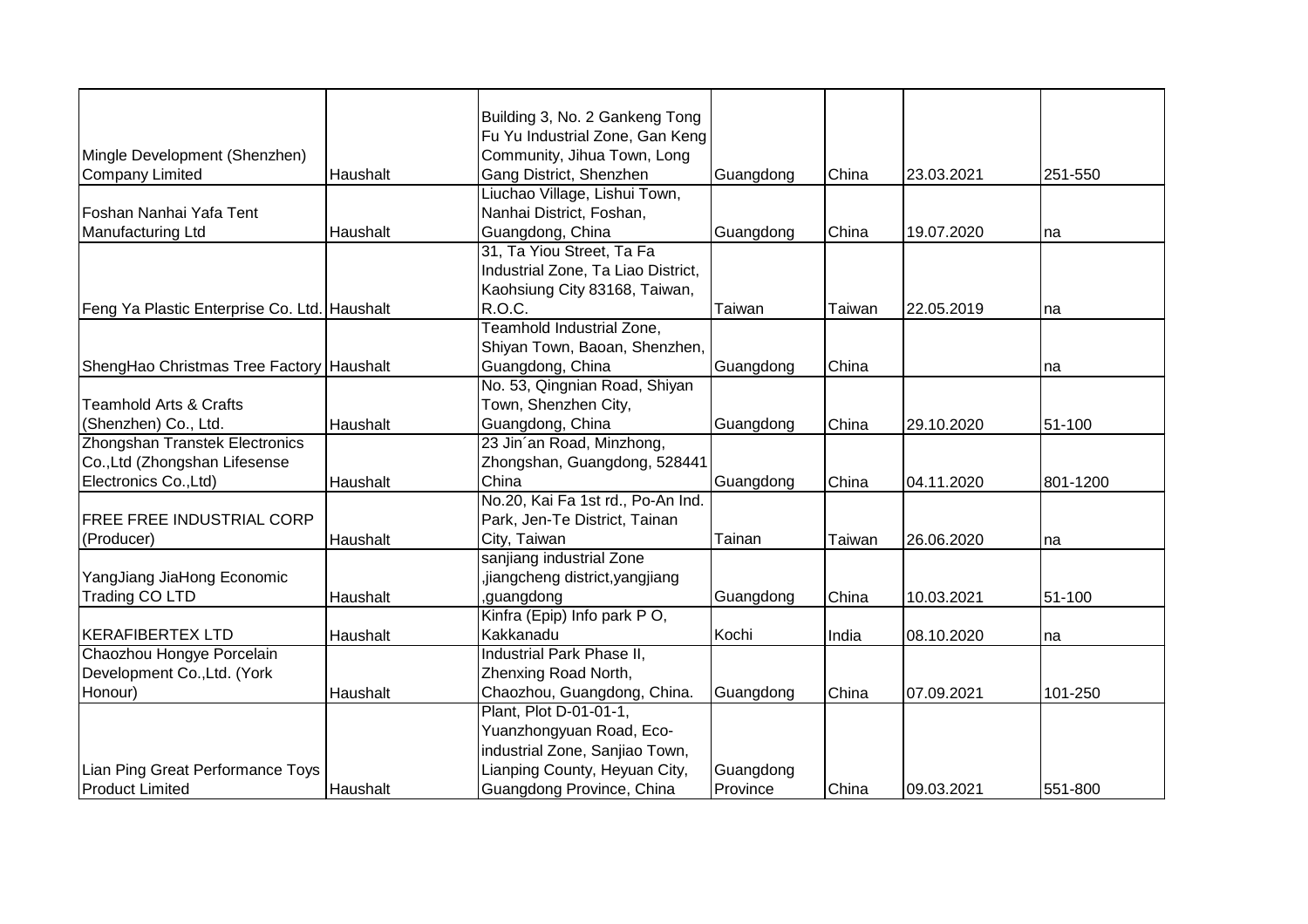|                                     |          | Plot: 37 - 40, Sector: 01, Uttara |               |       |                      |          |
|-------------------------------------|----------|-----------------------------------|---------------|-------|----------------------|----------|
| <b>EPF Printing Limited (Kord)</b>  | Haushalt | <b>EPZ</b>                        | Nilphamari    |       | Banglades 06.09.2021 | 101-250  |
|                                     |          | Mutoutan, Group No.2, Lizhidun    |               |       |                      |          |
|                                     |          | Village, Futian Town, Boluo       |               |       |                      |          |
| PMI Joinease Plastic & Metal        |          | County, Huizhou, Guangdong        | Guangdong     |       |                      |          |
| Products (HuiZhou) Co., Ltd.        | Haushalt | Province, China                   | Province      | China | 10.08.2021           | $1250+$  |
|                                     |          | OOM 410, SHENGHENG                |               |       |                      |          |
|                                     |          | <b>BUSINESS CENTER, NO</b>        |               |       |                      |          |
|                                     |          | 44, NANZHOU ROAD, HAIZHU          |               |       |                      |          |
|                                     |          | <b>DISTRICT, GUANGZHOU</b>        |               |       |                      |          |
| CAREHOME CO., LTD                   | Haushalt | CHINA,                            | <b>HAIZHU</b> | China |                      | na       |
|                                     |          | No.2 Dachuang Rd, Da Yang         |               |       |                      |          |
| <b>HE FEI SILK ROAD</b>             |          | industrial Park. Luyang District, |               |       |                      |          |
| CRAFTS CO., LTD                     | Haushalt | Hefei, Anhui.                     | Hefei         | China | 07.07.2020           | na       |
| Boluo Yuanzhou Zuji Metal           |          | 33 Wang Jiang Road, Liao Wei      |               |       |                      |          |
| Packaging and Printing Co., Ltd     |          | Village, Yuanzhou, Bo Luo,        |               |       |                      |          |
| (JIA BAO)                           | Haushalt | Huizhou, Guangdong, China         | Huizhou       | China | 16.03.2021           | na       |
|                                     |          | NO.8 STREET, CHENG LONG           |               |       |                      |          |
| <b>HUA CHENG ARTS &amp; CRAFTS</b>  |          | XIN CUN, DIE SHI LONG, LI LIN     |               |       |                      |          |
| <b>PRODUCT PROCEESSING</b>          |          | TOWN, HUI ZHOU CITY,              |               |       |                      |          |
| <b>FACTORY</b>                      | Haushalt | <b>GUANG DONG, CHINA</b>          | Huizhou       | China | 07.04.2021           | $1 - 50$ |
|                                     |          | No. 379 Baiyun 6th Road,          |               |       |                      |          |
| <b>HUNG TAT METAL &amp; PLASTIC</b> |          | Danshui, Huiyang District,        |               |       |                      |          |
| MFY LTD.                            | Haushalt | Huizhou, Guangdong, China.        | Huizhou       | China | 08.07.2020           | na       |
|                                     |          | Changbu Industrial Park, Xinxu    |               |       |                      |          |
| Huizhou Huiyang Xinxu Smartland     |          | Town, Huiyang District, Xin Xu    |               |       |                      |          |
| Factory                             | Haushalt | Town, Huiyang District            | Huizhou       | China | 24.07.2016           | na       |
| Hunan Hualian China Industry Co.,   |          | No. 3, Wanyi Road, Xishan         |               |       |                      |          |
| Ltd                                 | Haushalt | Office, Liling, Hunan, China.     | Hunan         | China | 28.04.2021           | 801-1200 |
|                                     |          |                                   |               |       |                      |          |
|                                     |          | Gujialing, Wangxian Town, Liling  |               |       |                      |          |
|                                     |          | County, Zhuzhou City, Hunan       |               |       |                      |          |
| Hunan Xianfeng Ceramic Industry     |          | Province, China, Zhuzhou          |               |       |                      |          |
| Co.,Ltd.                            | Haushalt | 412211, Hunan, China.             | Hunan         | China | 17.09.2021           | 551-800  |
|                                     |          | E05-10-B, East Jin Gu Zhou        |               |       |                      |          |
|                                     |          | Economy Development Zone,         |               |       |                      |          |
| Harford Metalware Limited           |          | Xinhui Zone, Jiangmen City,       |               |       |                      |          |
| (Producer)                          | Haushalt | Guangdong, China                  | Jiangmen      | China | 11.06.2020           | Ina      |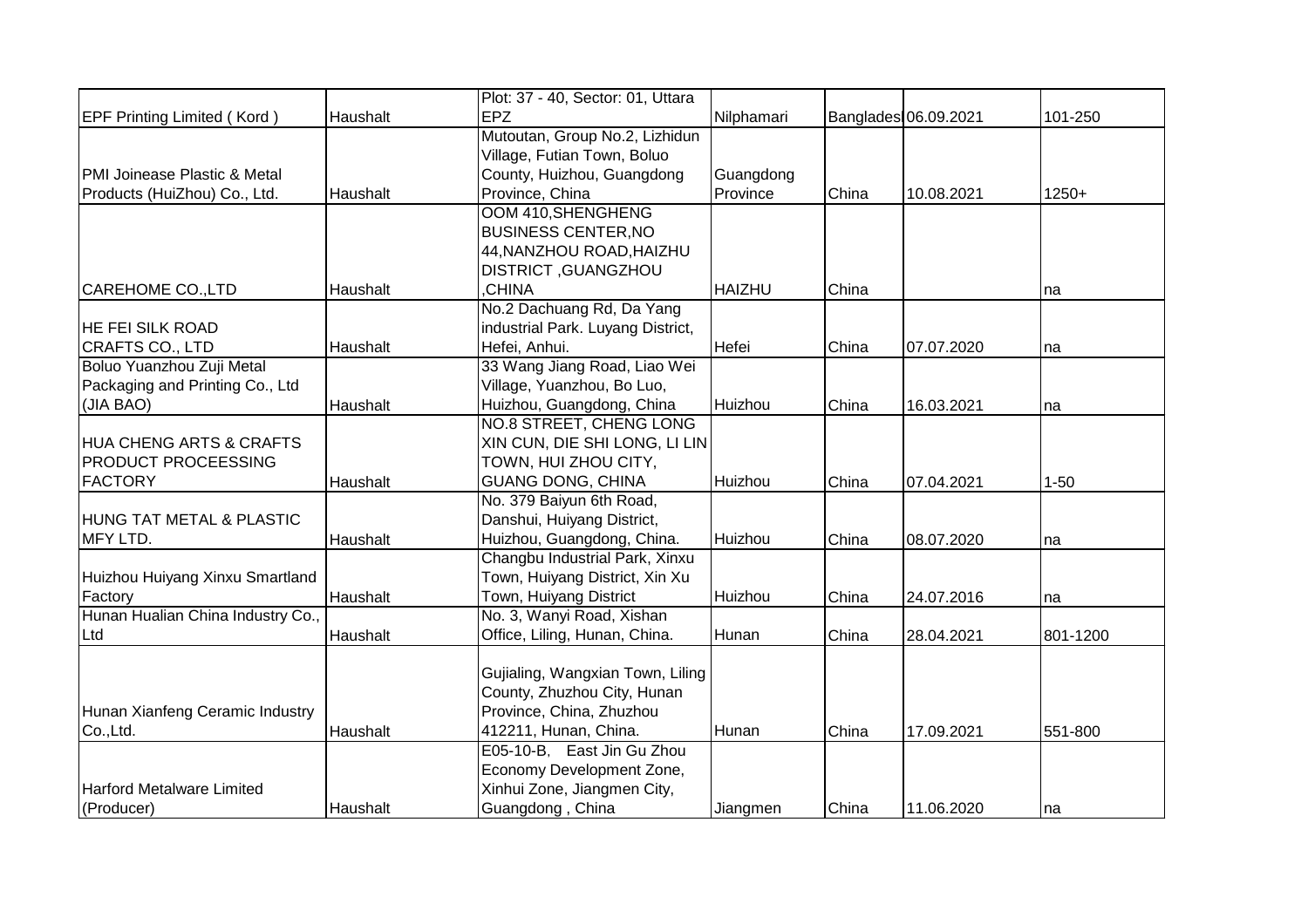| Jiangmen City Yaoxing Hardware            |          | No. 26, Jiangsheng 2                |                 |       |            |          |
|-------------------------------------------|----------|-------------------------------------|-----------------|-------|------------|----------|
| Goods Co., Ltd.                           | Haushalt | Rd., Tangxia Town                   | <b>JIANGMEN</b> | China | 09.12.2020 | 51-100   |
|                                           |          | Rm 102-103, Building 2, No 39,      |                 |       |            |          |
|                                           |          | Xinhui Road Central, Xinhui         |                 |       |            |          |
| <b>Wellway Enterprise Development</b>     |          | District, Jiangmen city,            |                 |       |            |          |
| Ltd                                       | Haushalt | Guangdong Province, China           | Jiangmen        | China |            | na       |
| Jiangmen Anotech Cookware                 |          | No. 28, Jinou Road, Jiang Hai       |                 |       |            |          |
| Manufacturing Co., Ltd.                   | Haushalt | <b>District</b>                     | <b>JIANGMEN</b> | China | 31.05.2021 | $1250+$  |
|                                           |          | Gucheng Town, Gaochun               |                 |       |            |          |
| Jiangsu Gaochun Ceramics                  |          | County, Nanjing City, Jiangsu,      |                 |       |            |          |
| Co.,Ltd                                   | Haushalt | China                               | Jiangsu         | China | 16.03.2021 | 251-550  |
| Changzhou Yuefeng Plastic                 |          | No 1, xinya road, gaoxin wujin      |                 |       |            |          |
| Products Co., Ltd                         | Haushalt | Changzhou, Jiangsu - China          | Jiangsu         | China | 11.12.2019 | na       |
|                                           |          | Side of 3# Road, Zhumei,            |                 |       |            |          |
|                                           |          | Jiedong Economic Development        |                 |       |            |          |
| <b>GUANGDONG HAIXING PLASTIC</b>          |          | Zone,, Jieyang, Guangdong -         |                 |       |            |          |
| & RUBBER CO., LTD                         | Haushalt | China.                              | Jieyang         | China | 01.06.2021 | 251-550  |
|                                           |          | No. 1 Mudan South Road              |                 |       |            |          |
| Metal Group Co., LTD.                     | Haushalt | Baibuashan Ind. Area, Wuyi          | <b>JINHUA</b>   | China | 17.09.2020 | 101-250  |
|                                           |          | No.150, Wuyong Road, Quanxi         |                 |       |            |          |
| <b>ZHEJIANG BAOKANG ELECTRIC</b>          |          | Town, Wuyi County, Jinhua City,     |                 |       |            |          |
| <b>APPLIANCES CO., LTD</b>                | Haushalt | Zhejiang Province, China            | <b>JINHUA</b>   | China | 06.05.2021 | 251-550  |
|                                           |          | Incubation Area, Baiyang            |                 |       |            |          |
|                                           |          | Industrial Park, Baiyang Street,    |                 |       |            |          |
| <b>ZHEJIANG WUYI SHENGLU</b>              |          | Wuyi County,, Jinhua, Zhejiang -    |                 |       |            |          |
| TOOLS CO., LTD                            | Haushalt | China.                              | Jinhua          | China | 23.06.2021 | na       |
|                                           |          | No.11, Longjiang Road,              |                 |       |            |          |
|                                           |          | Zhongshan Industrial Area,          |                 |       |            |          |
| Zhejiang Guangyuan Toys Co., Ltd Haushalt |          | <b>Pujiang County</b>               | Jinhua City     | China | 04.06.2021 | 101-250  |
|                                           |          | Xiliuzhi Village, Xiliuzhi Town, Qi |                 |       |            |          |
|                                           |          | County, Jinzhong City, Shanxi       |                 |       |            |          |
| Shanxi Hongyi Glassware Co., Ltd Haushalt |          | Province, China                     | Jinzhong        | China | 24.12.2020 | 251-550  |
| Jinzhou Yongxin Arts & Crafts             |          | Suntun Village, Zhenan              |                 |       |            |          |
| Co., Ltd.                                 | Haushalt | Town, Heishan County                | <b>JINZHOU</b>  | China | 11.03.2016 | na       |
|                                           |          | Blk.8-9, No.68, Bei Jiao Lu, Mao    |                 |       |            |          |
| KAI PING EVER KING HOME                   |          | Gang Xu, Bai He Town, , Kai         |                 |       |            |          |
| <b>PRODUCTS LIMITED</b>                   | Haushalt | Ping, Guangdong - China.            | Kai Ping        | China | 06.01.2021 | $1 - 50$ |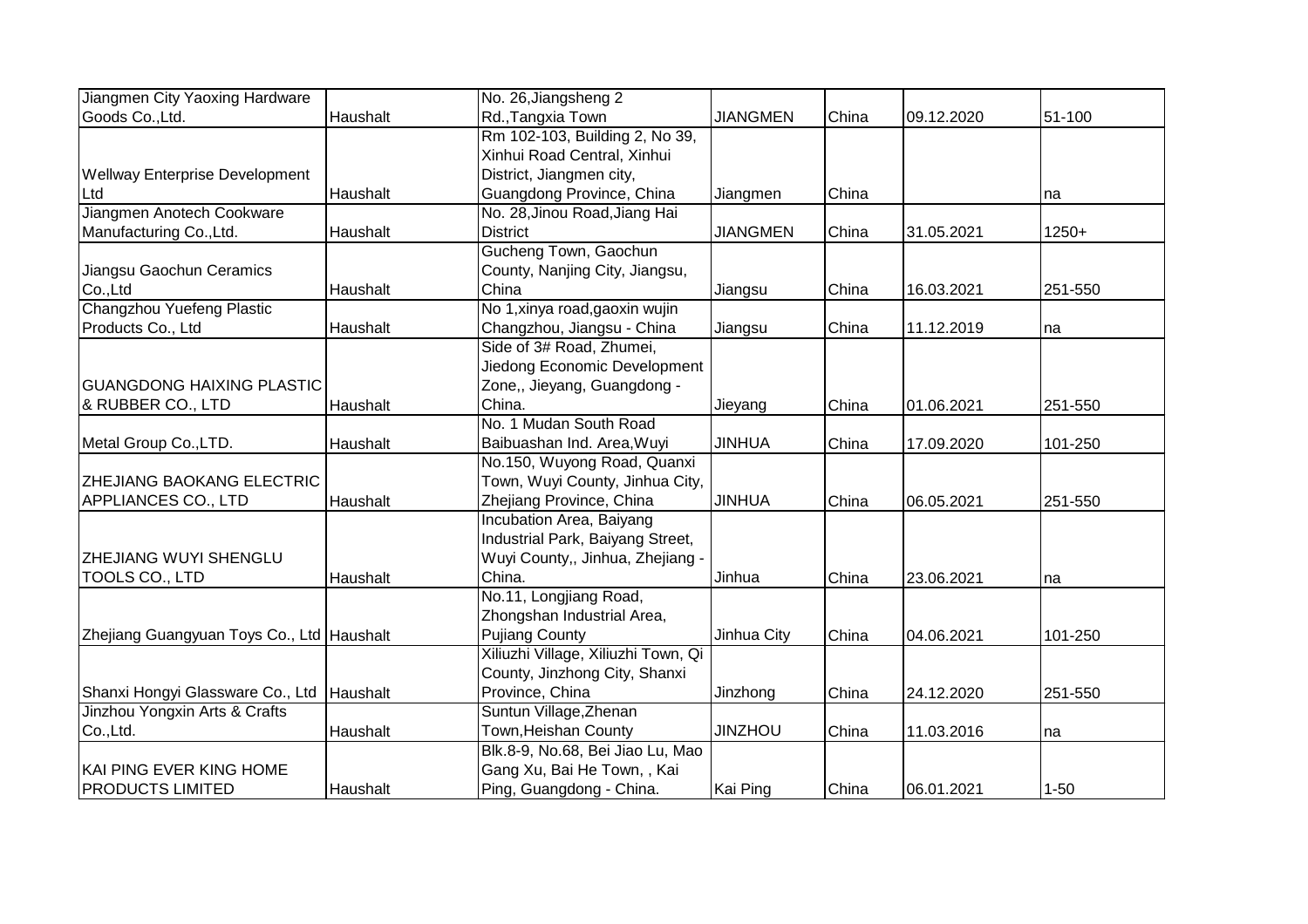|                                                        |          | #2 Hing Fai Road, Kwan Ze Po                                  |                |       |            |          |
|--------------------------------------------------------|----------|---------------------------------------------------------------|----------------|-------|------------|----------|
|                                                        |          | Village, Lung Wah City, Kwun                                  | Kwun Lan       |       |            |          |
| Shenzhen Jin Mei Silicone Co Ltd                       | Haushalt | Lan County, China                                             | County         | China |            | na       |
| Hebei Xingchen Glass Technology                        |          | Xinyi Village, Xinzhang Office,                               |                |       |            |          |
| Co., Ltd.                                              | Haushalt | Bazhou City, , Langfang                                       | Langfang       | China | 22.07.2020 | na       |
| <b>LILING ESION CERAMICS</b>                           |          |                                                               |                |       |            |          |
| MANUFACTURING CO., LTD                                 | Haushalt | Dongmao, Xi'an, Sunjiawan                                     | Liling         | China | 26.04.2021 | 51-100   |
| Taizhou Jinyin Lighting&Electrical                     |          |                                                               |                |       |            |          |
| Co.,Ltd(EVERMORE(Linhai)                               |          | Xiajie Village, Dongcheng Town,                               |                |       |            |          |
| Lighting Co., Ltd)                                     | Haushalt | Linhai, Zhejiang Province, China                              | Linhai         | China | 21.12.2020 | $1 - 50$ |
|                                                        |          |                                                               |                |       |            |          |
| LINHAI CHANGSHUO LIGHTING                              |          | Shuangzhai Village, Dongcheng                                 |                |       |            |          |
| CO.,LTD (EVERMORE(Linhai)                              |          | Town, Linhai, Taizhou, Zhejiang                               |                |       |            |          |
| Lighting Co., Ltd)                                     | Haushalt | Province, China                                               | Linhai         | China | 23.08.2021 | 51-100   |
|                                                        |          | No.1&2 BUILDING OF                                            |                |       |            |          |
|                                                        |          | ZHEGUGANG, XINHU                                              |                |       |            |          |
|                                                        |          | INDUSTRIAL ZONE, MAAN                                         |                |       |            |          |
|                                                        |          | TOWN, HUICHENG DISTRICT,                                      |                |       |            |          |
| <b>WING FAT HANDICRAFT</b>                             |          | HUIZHOU, GUANGDONG,                                           |                |       |            |          |
| <b>FACTORY</b>                                         | Haushalt | China                                                         | Maan           | China | 12.06.2021 | $1 - 50$ |
|                                                        |          | Area C3, C4, High-tech                                        |                |       |            |          |
| Meizhou Huanyue Industry Co.,                          |          | Developing Zone, Shejiang                                     |                |       |            |          |
| Ltd.                                                   | Haushalt | Town, Mei County                                              | Meizhou        | China | 20.12.2020 | $1 - 50$ |
|                                                        |          | XITOU INDUSTRY ZONE,                                          |                |       |            |          |
| MINHOU HONG-CRAFTS CO.,                                |          | <b>JINGXI TOWN, MINHOU</b>                                    | <b>MINHOU</b>  |       |            |          |
| LTD.                                                   | Haushalt | COUNTRY, Fuzhou                                               | <b>COUNTRY</b> | China | 20.12.2020 | 51-100   |
|                                                        |          |                                                               |                |       |            |          |
|                                                        |          | 415 KAIYUAN ROAD SANHENG                                      |                |       |            |          |
|                                                        |          | <b>ECONOMIC DEVELOPMENT</b>                                   |                |       |            |          |
| Ningbo Shiyuan Household                               |          | ZONE, FENGHUA, Ningbo,                                        |                |       |            |          |
| Products Co. Ltd.                                      | Haushalt | Zhejiang - China.<br>No. 185, Jinshan Road, Lane              | <b>NINGBO</b>  | China | 09.09.2021 | na       |
| <b>VIGAR ASIA (NINGBO)</b><br><b>HOUSEWARE CO LTD.</b> |          |                                                               |                |       |            |          |
| <b>NINGBO HAISHU BODA ARTS &amp;</b>                   | Haushalt | 666, JiangBei District, Ningbo<br>No. 6, Jinhui Road, Hengjie | Ningbo         | China | 06.05.2021 | 51-100   |
|                                                        |          |                                                               |                |       |            |          |
| CRAFTS CO., LTD.                                       | Haushalt | Industrial Zone, Yinzhou District                             | <b>NINGBO</b>  | China | 30.06.2020 | $1 - 50$ |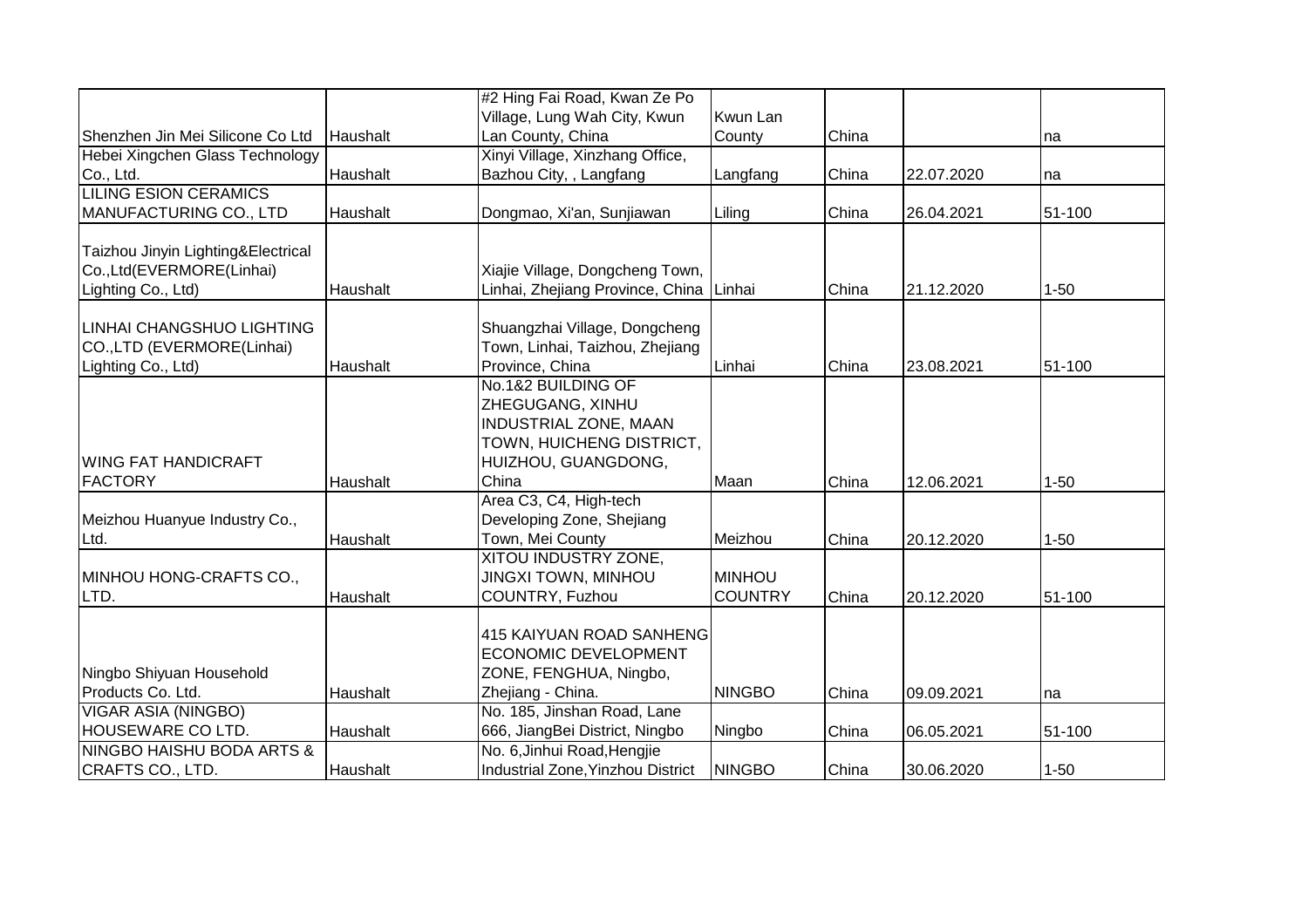|                                               |          | No.1, Building 3, No.55,         |               |       |            |          |
|-----------------------------------------------|----------|----------------------------------|---------------|-------|------------|----------|
|                                               |          | Chuangfu Rd, Xiaogang, Beilun    |               |       |            |          |
| Ningbo Senyuan Paper Co., Ltd                 | Haushalt | <b>District</b>                  | Ningbo        | China |            | na       |
|                                               |          | No518 Chengxin Road, Yinzhou     |               |       |            |          |
|                                               |          | <b>Investment &amp;Business</b>  |               |       |            |          |
| Ningbo Lisi Houseware Co., Ltd                | Haushalt | Incubation of Ningbo,            | Ningbo        | China | 08.04.2021 | 101-250  |
|                                               |          | No.35 Changyang Road,            |               |       |            |          |
| Ninbo Dongsu Plastic Industry Co.,            |          | Hongtang Street industry C area, |               |       |            |          |
| Ltd.                                          | Haushalt | Jiangbei district,, Ningbo       | Ningbo        | China | 09.07.2021 | 51-100   |
|                                               |          | A666 XIUFENG                     |               |       |            |          |
| Ningbo Yinzhou GuanFu                         |          | ROAD, GAOQIAO                    |               |       |            |          |
| Commodity Co., Ltd                            | Haushalt | TOWN, YINZHOU DISTRICT           | <b>NINGBO</b> | China | 15.10.2020 | $1 - 50$ |
|                                               |          | Zhangjiatan Village, Gulin       |               |       |            |          |
| Ningbo East Cleaning Tool Co., Ltd   Haushalt |          | Town, Yinzhou District           | <b>NINGBO</b> | China | 16.03.2021 | 251-550  |
|                                               |          | OuChi Village, GuLin Town,       |               |       |            |          |
| Ningbo Henledar Plastic Co., Ltd              | Haushalt | <b>Haishu District</b>           | Ningbo        | China | 17.09.2020 | na       |
| Neo Crafts Impex Pvt Ltd (D-144)              | Haushalt | Plot No. D-144, Sector-63        | Noida         | India | 02.12.2020 | 51-100   |
| Qingdao Kingtex Co., Ltd                      |          | No.2 Road, Qingdao Industrial    |               |       |            |          |
| (Producer)                                    | Haushalt | Area, Chengyang District         | QINGDAO       | China | 14.12.2020 | 51-100   |
|                                               |          | No.398, Kunlunshan North Road,   |               |       |            |          |
|                                               |          | Huangdao District, Qingdao,      |               |       |            |          |
| Sinoglass Housewares Co., Ltd                 | Haushalt | Shandong, China.                 | Qingdao       | China | 24.08.2021 | 101-250  |
|                                               |          | East Side, No. 2 Area, Shidun    |               |       |            |          |
| DEHUA HENGHAN ARTS CO.,                       |          | Industry Zone, Dehua County,     |               |       |            |          |
| <b>LTD</b>                                    | Haushalt | Quanzhou, Fujian - China.        | Quanzhou      | China | 10.04.2021 | na       |
|                                               |          | "Chengdong Development Zone,     |               |       |            |          |
|                                               |          | Xunzhong Town, Chengdong         |               |       |            |          |
|                                               |          | Development Zone, Xunzhong       |               |       |            |          |
| Fujian Dehua Yusheng Crafts                   |          | Town, Dehua, Quanzhou, Fujian    |               |       |            |          |
| Co., Ltd.                                     | Haushalt | China.                           | Quanzhou      | China | 12.03.2021 | na       |
| Fujian Dehua Jiyu Ceramics Co.,               |          | Baomei Industrial Zone, Longxun  |               |       |            |          |
| Ltd.                                          | Haushalt | Town, Dehua County               | Quanzhou      | China | 30.07.2020 | $1 - 50$ |
| <b>ZIBO LIJIANG LIGHT</b>                     |          | No. 39, Mintai Road, Technology  |               |       |            |          |
| <b>INDUSTRIAL PRODUCTS CO.,</b>               |          | Industry Park, Developing Zone,  |               |       |            |          |
| <b>LTD</b>                                    | Haushalt | Zibo                             | Shandong      | China | 29.01.2021 | $1 - 50$ |
|                                               |          | Nanzhuang Village, Yuanquan      |               |       |            |          |
| SHANDONG JUSHENG GLASS                        |          | Town, Boshan District, Zibo,     |               |       |            |          |
| CO., LTD                                      | Haushalt | Shandong - China.                | Shandong      | China | 22.06.2021 | 251-550  |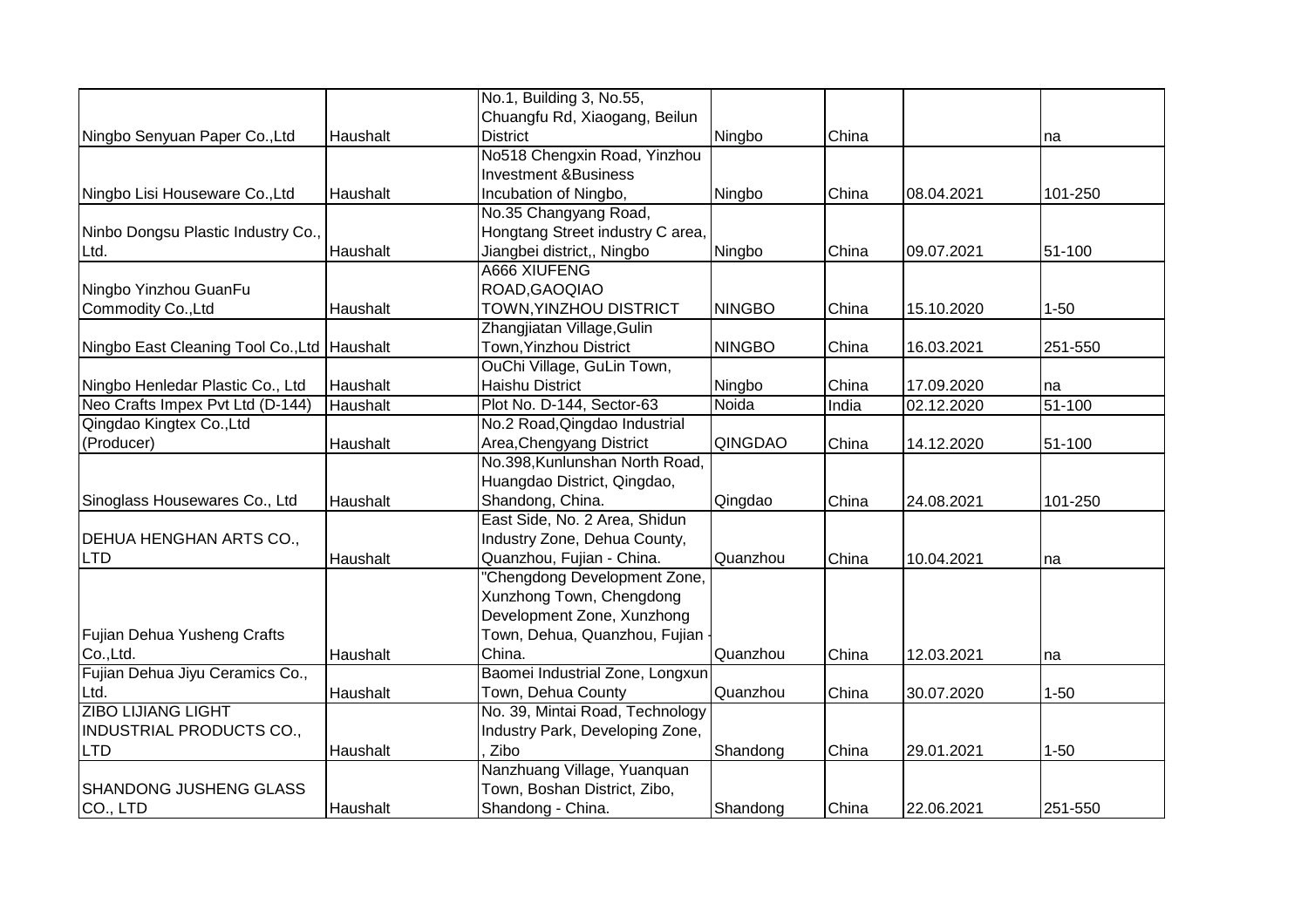|                                                                   |                 | Zhubai 1 Village, Lizhuang                                             |                 |       |            |          |
|-------------------------------------------------------------------|-----------------|------------------------------------------------------------------------|-----------------|-------|------------|----------|
| <b>TANCHENG DONGSHENG ARTS</b>                                    |                 | Town, Tancheng County, Linyi,                                          |                 |       |            |          |
| & CRAFTS CO.,LTD                                                  | Haushalt        | Shandong, China                                                        | Shandong        | China | 21.01.2021 | na       |
|                                                                   |                 | Chang Zhuang Village, Miao                                             |                 |       |            |          |
|                                                                   |                 | Shan Town, Lai Cheng District,                                         |                 |       |            |          |
| Laiwu Yixin Arts & Crafts Co., Ltd.                               | <b>Haushalt</b> | Shandong, China.                                                       | Shandong        | China | 12.11.2019 | na       |
|                                                                   |                 | Kodapadavu Post, Village, Vittal                                       |                 |       |            |          |
| <b>Eco Bliss</b>                                                  | Haushalt        | Padnoor, Bantwala Taluk                                                | Karnataka       | India |            | na       |
| <b>ENTERPRISE CO.,LTD</b>                                         | Haushalt        | NANHUI INDUSTRIAL ZONE.                                                | Shanghai        | China | 27.09.2021 | $1 - 50$ |
|                                                                   |                 | No.1 of The First Road, The                                            |                 |       |            |          |
|                                                                   |                 | Western In Liandong Industrial                                         |                 |       |            |          |
|                                                                   |                 | Estate, Xiacun Villiges, Lianxia                                       |                 |       |            |          |
|                                                                   |                 | Town, Chenghai District,                                               |                 |       |            |          |
| SHANTOU RUIYI CRAFT CO LTD Haushalt                               |                 | Shantou, Guangdong, China                                              | Shantou         | China | 13.10.2020 | $1 - 50$ |
| <b>SHAOXING BOLISI CLOTHING</b>                                   |                 |                                                                        |                 |       |            |          |
| CO., LTD.                                                         | Haushalt        | SUNDUAN INDUSTRIAL PARK                                                | Shaoxing        | China | 03.09.2019 | na       |
|                                                                   |                 | Room 703, Hengyun Business                                             |                 |       |            |          |
|                                                                   |                 | Building, No.333 Fengtian Street,                                      |                 |       |            |          |
| Shenyang Baisheng Arts and                                        |                 | Shenhe District, Shengyang,                                            |                 |       |            |          |
| Crafts Co., Ltd                                                   | Haushalt        | Liaoning, China                                                        | Shengyang       | China |            | na       |
|                                                                   |                 | <b>YUSHUPU</b>                                                         |                 |       |            |          |
| SHENYANG GREEN SPOT ARTS                                          |                 | VILLAGE, FENGBEIPU                                                     |                 |       |            |          |
| & CRAFTS CO.,LTD                                                  | Haushalt        | TOWN, FAKU COUNTY                                                      | Shenyang        | China | 22.03.2021 | $1 - 50$ |
| Shenyang Meiqi Arts and Crafts                                    |                 | Masanjia Village, Liujianfang                                          |                 |       |            |          |
| Co.,Ltd                                                           | <b>Haushalt</b> | Country, Liaozhong County                                              | <b>SHENYANG</b> | China | 10.12.2020 | na       |
|                                                                   |                 | NO.901, Guchengzi Village,                                             |                 |       |            |          |
| <b>SHENYANG XINHUIFENG ARTS</b>                                   |                 | Guchengzi Town, Hunnan New                                             |                 |       |            |          |
| <b>&amp; CRAFTS FACTORY</b>                                       |                 | DIST., SHENYANG, Liaoning,                                             |                 |       |            |          |
| (SHENYANG ALL DECO LTD.)                                          | Haushalt        | <b>CHINA</b>                                                           | Shenyang        | China | 23.03.2021 | $1 - 50$ |
| <b>NEW UNION CANDLE</b>                                           |                 |                                                                        |                 |       |            |          |
| (SHENHEN) LIMITED (Keng Zhi                                       |                 | No. 1 Niusheng Road, Khengzhi                                          |                 |       |            |          |
| Union Candle Fty.)<br>  <del>Carmoru меเаเพลาe манитасเนннg</del> | Haushalt        | Street,Longgang District<br><sub>I</sub> znu muusunar village,Songgang | Shenzhen        | China | 14.01.2021 | 251-550  |
| (Shenzhen) Ltd                                                    | Haushalt        | Street, Baoan District                                                 | Shenzhen        | China | 06.05.2021 | na       |
| (SHENZHEN) LTD.                                                   | Haushalt        | TangTou, ShiYan, Bao An                                                | Shenzhen        | China | 16.06.2021 | 251-550  |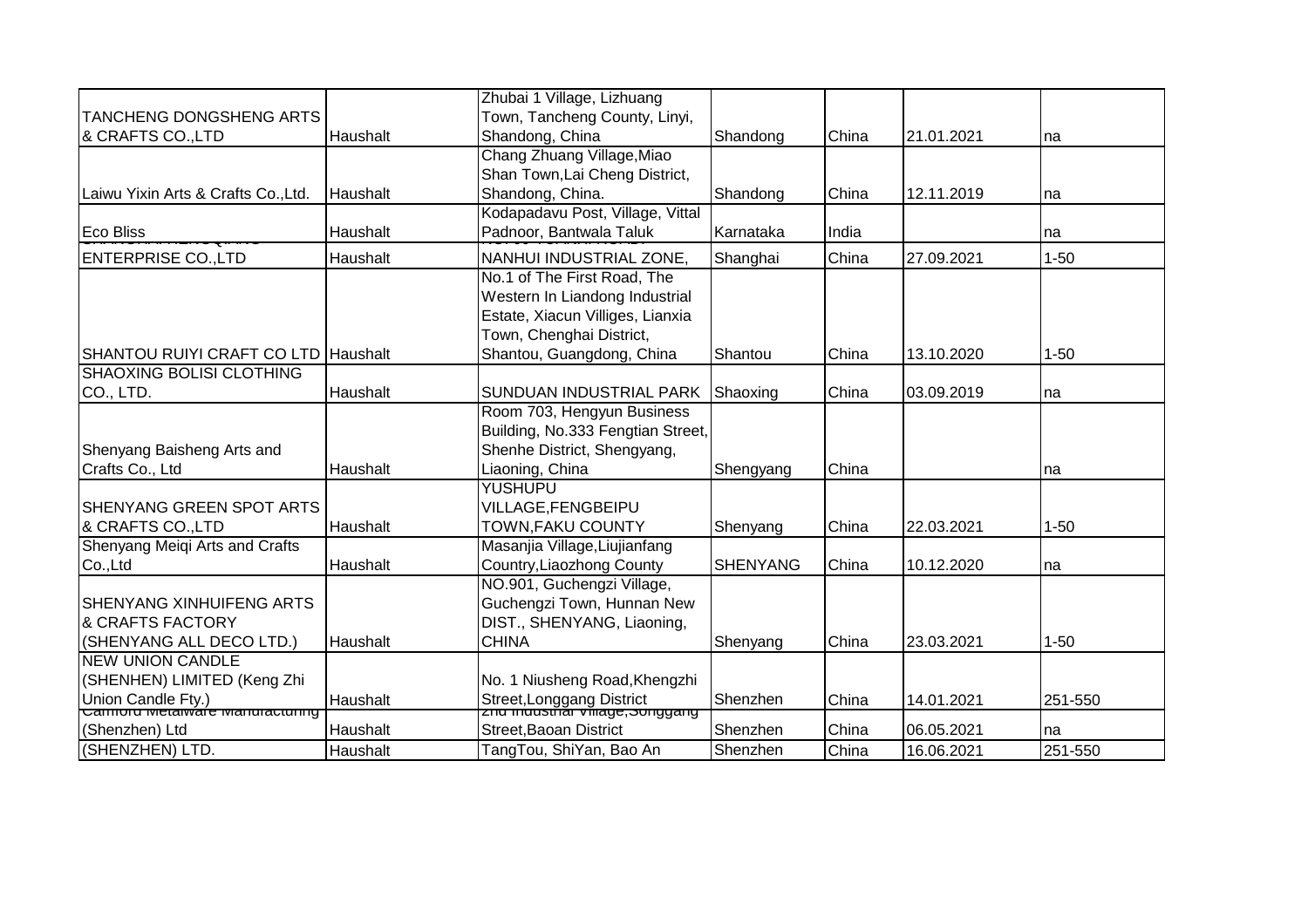|                                   |          | West Rd 6-9,6-                    |              |       |            |          |
|-----------------------------------|----------|-----------------------------------|--------------|-------|------------|----------|
| Fackelmann Plastic & Metal        |          | 10, Egongling, Liulian            |              |       |            |          |
| (Shenzhen) Co., Ltd (Also known   |          | Village, Pingdi Town, Longguan    |              |       |            |          |
| as Shenzhen Pingdi Manufacturer)  | Haushalt | <b>District</b>                   | Shenzhen     | China | 05.03.2021 | 51-100   |
|                                   |          | 2nd floor, Building 6, Xiang Yuer |              |       |            |          |
| <b>SHENZHEN FULAIMING HOME</b>    |          | industrial zone, No.8 Longsheng   |              |       |            |          |
| LTD.                              | Haushalt | Road                              | Shenzhen     | China | 12.11.2020 | na       |
| Cheung Yan Metal                  |          |                                   |              |       |            |          |
| Manufactory(Shen                  |          |                                   |              |       |            |          |
| Zhen) Limited (Formerly named as  |          | Building 14 & 9 & 11& 15,8 Tong   |              |       |            |          |
| CHEUNG WOO (Cheung Lee)           |          | Le Community, Long Gang           |              |       |            |          |
| IND'L MFG)                        | Haushalt | <b>Street, Long Gang District</b> | Shenzhen     | China | 19.04.2021 | 251-550  |
| <b>KXD Natty Plastic Products</b> |          | No1 Guan Tain Road, Jun Zi Bu     |              |       |            |          |
| Company Ltd                       | Haushalt | Cun, Guan Lan Town                | Shenzhen     | China | 24.06.2021 | $1 - 50$ |
|                                   |          |                                   |              |       |            |          |
|                                   |          | Building #3,171 Ping An           |              |       |            |          |
|                                   |          | Rd., Ping Hu District, Ping Hu    |              |       |            |          |
| Che Tak Metal & Plastic           |          | Street, Longgang District,,       |              |       |            |          |
| (Shenzhen) Co., Ltd               | Haushalt | Shenzhen, Guangdong - China.      | Shenzhen     | China | 25.09.2020 | 51-100   |
|                                   |          | Radiant Exports, No. 13, SF       |              |       |            |          |
| Radiaant Expovision Pvt. Ltd.     |          | 552/2, Salem Highway, Opp.        |              |       |            |          |
| (Karur)                           | Haushalt | SSVM School, Manmangalam          | Karur        | India | 11.03.2021 | 51-100   |
| Radiaant Expovision Pvt. Ltd      |          |                                   |              |       |            |          |
| (D207)                            | Haushalt | D-207, Sector 63                  | Noida        | India | 18.12.2018 | $1250+$  |
| <b>RAMESH FLOWERS PRIVATE</b>     |          | 3/225, K Subramaniapuram,         |              |       |            |          |
| <b>LIMITED (NEW CANDLE</b>        |          | Jega Veerapandiapuram Village,    |              |       |            |          |
| <b>DIVISION</b> )                 | Haushalt | Ottapidaram Taluk                 | Thoothukkudi | India | 07.07.2020 | 251-550  |
|                                   |          |                                   |              |       |            |          |
| Ramesh Flowers Private Limited    |          | 1/10/1 to 1/10/10, Sankaraperi    |              |       |            |          |
| (Potpuri Unit)                    | Haushalt | Village, Madurai Bye Pass Road    | Thoothukkudi | India | 02.04.2021 | 551-800  |
|                                   |          | A62(A), Sipcot Industrial         |              |       |            |          |
|                                   |          | Complex, Therku                   |              |       |            |          |
| Ramesh Flowers Private Limited    |          | Veerapandiyapuram,                |              |       |            |          |
| (Diffuser Unit)                   | Haushalt | Thoothukudi-628002                | Thoothukkudi | India | 10.10.2019 | 251-550  |
|                                   |          | Factory-101, No. 8, Longxing      |              |       |            |          |
|                                   |          | Industrial Area, Junzibu          |              |       |            |          |
| <b>KXD Natty Plastic Products</b> |          | Community, Guanlan Town,          |              |       |            |          |
| Company Ltd                       | Haushalt | Longhua District,                 | Shenzhen     | China | 24.06.2021 | $1 - 50$ |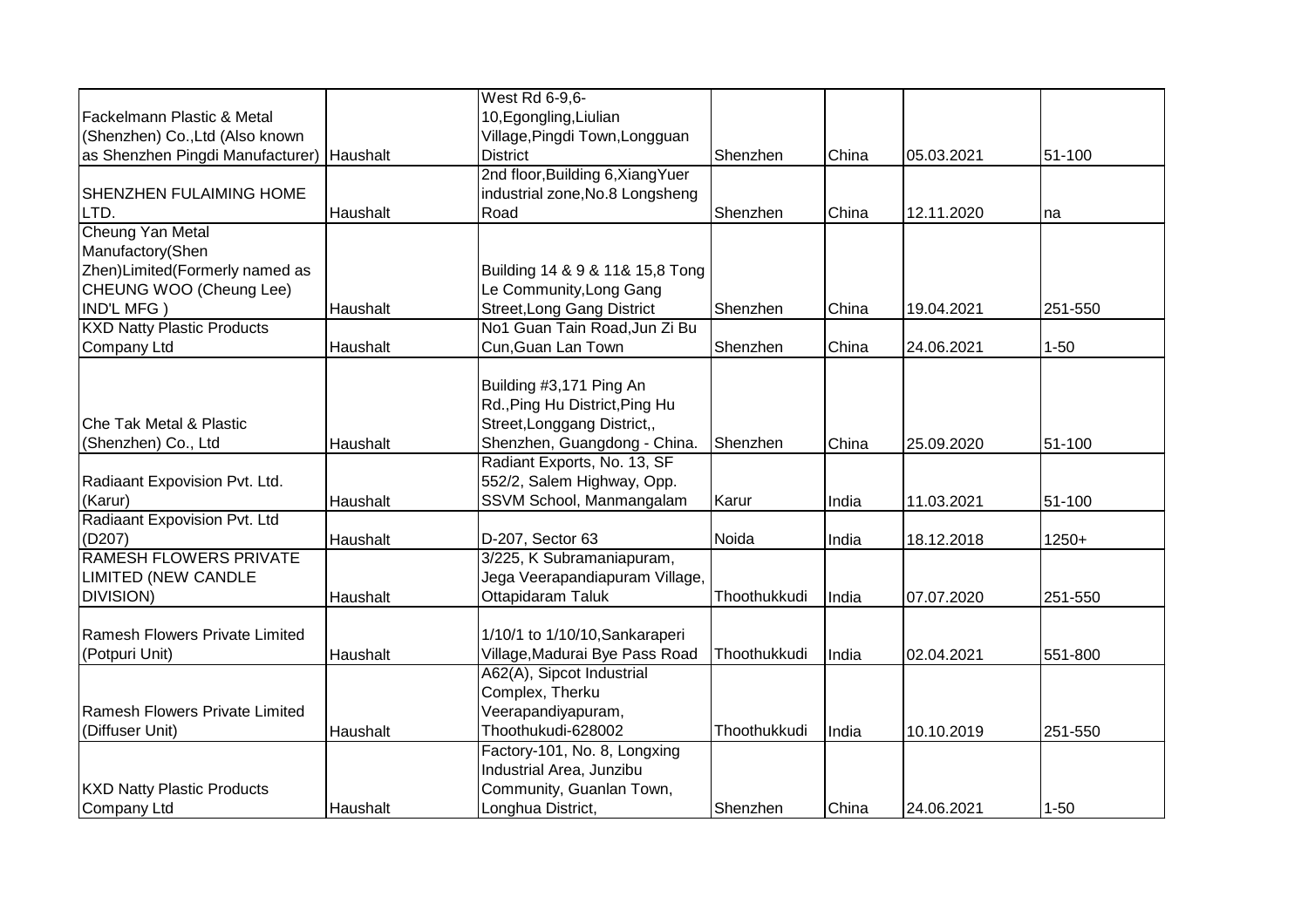|                                  |          | No. 2, No.4, No.5, No.14, 3rd        |          |       |            |          |
|----------------------------------|----------|--------------------------------------|----------|-------|------------|----------|
|                                  |          | District, LianHe Industrial,         |          |       |            |          |
| Shen Zhen Square Bottle          |          | NanYue Community, Longgang           |          |       |            |          |
| Company Limited(Producer)        | Haushalt | District Shenzhen                    | Shenzhen | China | 12.10.2021 | 251-550  |
|                                  |          | Building F7, 1f, F18, F11, F10       |          |       |            |          |
|                                  |          | and K2, No. 3638, Guangqiao          |          |       |            |          |
|                                  |          | Avenue, Loucun Community,            |          |       |            |          |
|                                  |          | Xinhu Street, Guangming              |          |       |            |          |
| Shenzhen Xinsancun Plastic       |          | District, Shenzhen, Guangdong,       |          |       |            |          |
| Industry Co Ltd                  | Haushalt | China.                               | Shenzhen | China | 01.12.2020 | na       |
|                                  |          | <b>Building A, Ailian Industrial</b> |          |       |            |          |
|                                  |          | Park, Wulian                         |          |       |            |          |
| Shenzhen Stechcol Ceramic Crafts |          | Community, Longchen, Longgang        |          |       |            |          |
| Co.,Ltd                          | Haushalt | <b>District</b>                      | Shenzhen | China | 30.10.2020 | 101-250  |
|                                  |          |                                      |          |       |            |          |
|                                  |          | Room 101, Building A, No.6,          |          |       |            |          |
|                                  |          | Banyan Industrial Zone, Tongxin      |          |       |            |          |
| <b>SHENZHEN RUIBES INDUSTRY</b>  |          | Community, Baolong Street,           |          |       |            |          |
| CO.,LTD.                         | Haushalt | Longgang District, Shenzhen          | Shenzhen | China | 22.07.2020 | na       |
| Taizhou Huangyan Hongguang       |          | No,1 Dagiao Road Shabu Town          |          |       |            |          |
| Homedeco Co., Ltd                | Haushalt | Huangyan                             | Taizhou  | China | 09.10.2020 | $1 - 50$ |
|                                  |          |                                      |          |       |            |          |
|                                  |          | No.27 Huachang Road,                 |          |       |            |          |
| Taizhou Xin Lianhe Environmental |          | Chengjiang Street, Huangyan          |          |       |            |          |
| Protection Technology Co., Ltd   | Haushalt | District Taizhou, Zhejiang, China    | Taizhou  | China | 16.06.2021 | 251-550  |
|                                  |          | No.1 gaofeng middle road,            |          |       |            |          |
| Huangyan Kaifeng Arts & Crafts   |          | Qiandian Village, Gaoqiao Town,      |          |       |            |          |
| Factory                          | Haushalt | Huangyan District                    | Taizhou  | China | 06.08.2020 | na       |
|                                  |          |                                      |          |       |            |          |
| Taizhou Huangyan LIJIE Arts &    |          | NO.67, FengHuang Road, Shabu         |          |       |            |          |
| Crafts Co., Ltd.                 | Haushalt | Town, Huangyan District              | Taizhou  | China | 20.05.2021 | $1 - 50$ |
|                                  |          |                                      |          |       |            |          |
| Taizhou Huangyan KingArt         |          | No.1-1, Shachuan Road, Shabu         |          |       |            |          |
| Handicrafts Co., Ltd             | Haushalt | Town, Huangyan District              | Taizhou  | China | 05.08.2020 | na       |
|                                  |          | No. 36, Kangzhuang Road, West        |          |       |            |          |
|                                  |          | Industrial Park, Huangyan            |          |       |            |          |
| Taizhou Teamwin Arts & Crafts    |          | District, Taizhou, Zhejiang,         |          |       |            |          |
| Co.,Ltd                          | Haushalt | China.                               | Taizhou  | China | 10.08.2021 | 251-550  |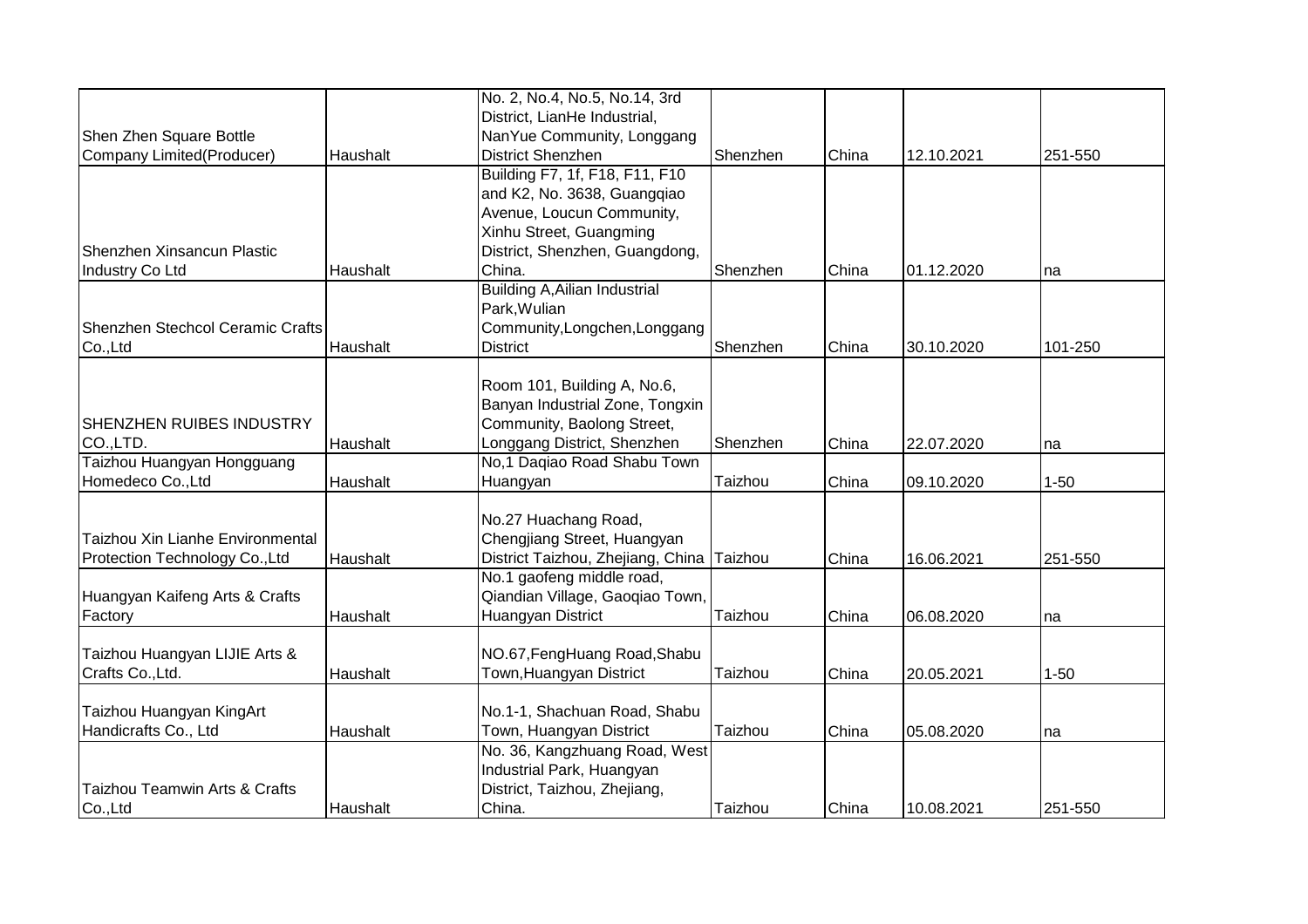| Taizhou Huangyan Shengda         |          | Shanhouyang, Jiangkou, Huangya  |                     |       |            |          |
|----------------------------------|----------|---------------------------------|---------------------|-------|------------|----------|
| Handicrafts Gifts Co., Ltd       | Haushalt |                                 | Taizhou             | China | 07.04.2021 | $1 - 50$ |
|                                  |          | <b>NO.75 YUNSHANG VILLAGE,</b>  |                     |       |            |          |
| <b>TAIZHOU CHAOBANG</b>          |          | <b>BEICHENG STREET,</b>         |                     |       |            |          |
| HOMEDECO CO., LTD (WESTAR        |          | HUANGYAN, , Taizhou,            |                     |       |            |          |
| <b>INDUSTRIAL CO, LTD)</b>       | Haushalt | Zhejiang, China.                | Taizhou             | China | 12.03.2021 | $1 - 50$ |
|                                  |          | SHIGUIAO VILLAGE,               |                     |       |            |          |
|                                  |          | CHENGJIANG STREET,              |                     |       |            |          |
|                                  |          | HUANGYAN DISTRICT,              |                     |       |            |          |
| <b>TAIZHOU HUANGYAN JIALI</b>    |          | TAIZHOU CITY, ZHEJIANG          |                     |       |            |          |
| <b>ARTS &amp; CRAFTS FACTORY</b> | Haushalt | PROVINCE, CHINA                 | Taizhou             | China |            | na       |
| Zhejiang Huangyan Qidong         |          | Fanrong Village, Yuanqiao       |                     |       |            |          |
| Handcraft Co., Ltd               | Haushalt | Town, Huangyan                  | Taizhou             | China | 13.09.2017 | na       |
|                                  |          | <b>TIANHONG PIONEER PARK,</b>   |                     |       |            |          |
| <b>TIANTAI RISHENG HOUSEHOLD</b> |          | TIANTAI COUNTY, TAIZHOU         |                     |       |            |          |
| CRAFTWORKS CO., LTD              | Haushalt | CITY,                           | <b>Taizhou City</b> | China | 24.12.2020 | na       |
|                                  |          | No.18, Central First Road,      |                     |       |            |          |
| Dongguan South East Metal Co.,   |          | Puxinhu, TangXia Town,          |                     |       |            |          |
| Ltd                              | Haushalt | Dongguan                        | TangXia Town        | China | 12.07.2021 | 51-100   |
| <b>TIANCHANG HERUN TOY</b>       |          |                                 |                     |       |            |          |
| <b>FACTORY</b>                   | Haushalt | <b>TIANCHANG</b>                | Tianchang           | China |            | na       |
|                                  |          |                                 |                     |       |            |          |
|                                  |          | Address No.1: No. 4-1, Taiyuan  |                     |       |            |          |
|                                  |          | Road, Automobile Industrial     |                     |       |            |          |
|                                  |          | Zone, Wuqing District Address   |                     |       |            |          |
|                                  |          | No.2: No. 8, Beibao Road,       |                     |       |            |          |
| Landmark International Industry  |          | Automobile Industrial Zone,     |                     |       |            |          |
| Co.Ltd                           | Haushalt | Wuqing District, Tianjin, China | Tianjin             | China | 18.08.2020 | 251-550  |
|                                  |          | #5 weaving industrial           |                     |       |            |          |
| Tongxiang White Goose Weaving    |          | estate Tongxiang, Zhejiang,     |                     |       |            |          |
| CO., Ltd                         | Haushalt | P.R.C 314514                    | Tongxiang           | China |            | Ina      |
|                                  |          | <b>Taixiang Street, Weifang</b> |                     |       |            |          |
| <b>Weifang New Environment</b>   |          | Economic and technology         |                     |       |            |          |
| Co., Ltd.                        | Haushalt | Development Zone                | <b>WEIFANG</b>      | China | 08.07.2021 | 101-250  |
| Weifang Tricol textile Co., Ltd  | Haushalt | 338 Dongfeng East Street        | <b>WEIFANG</b>      | China |            | na       |
|                                  |          | Plot Number 66-67, Sector 25,   |                     |       |            |          |
| <b>Shyam Exports</b>             | Haushalt | Part-1, HUDA                    | Panipat             | India | 15.03.2019 | 101-250  |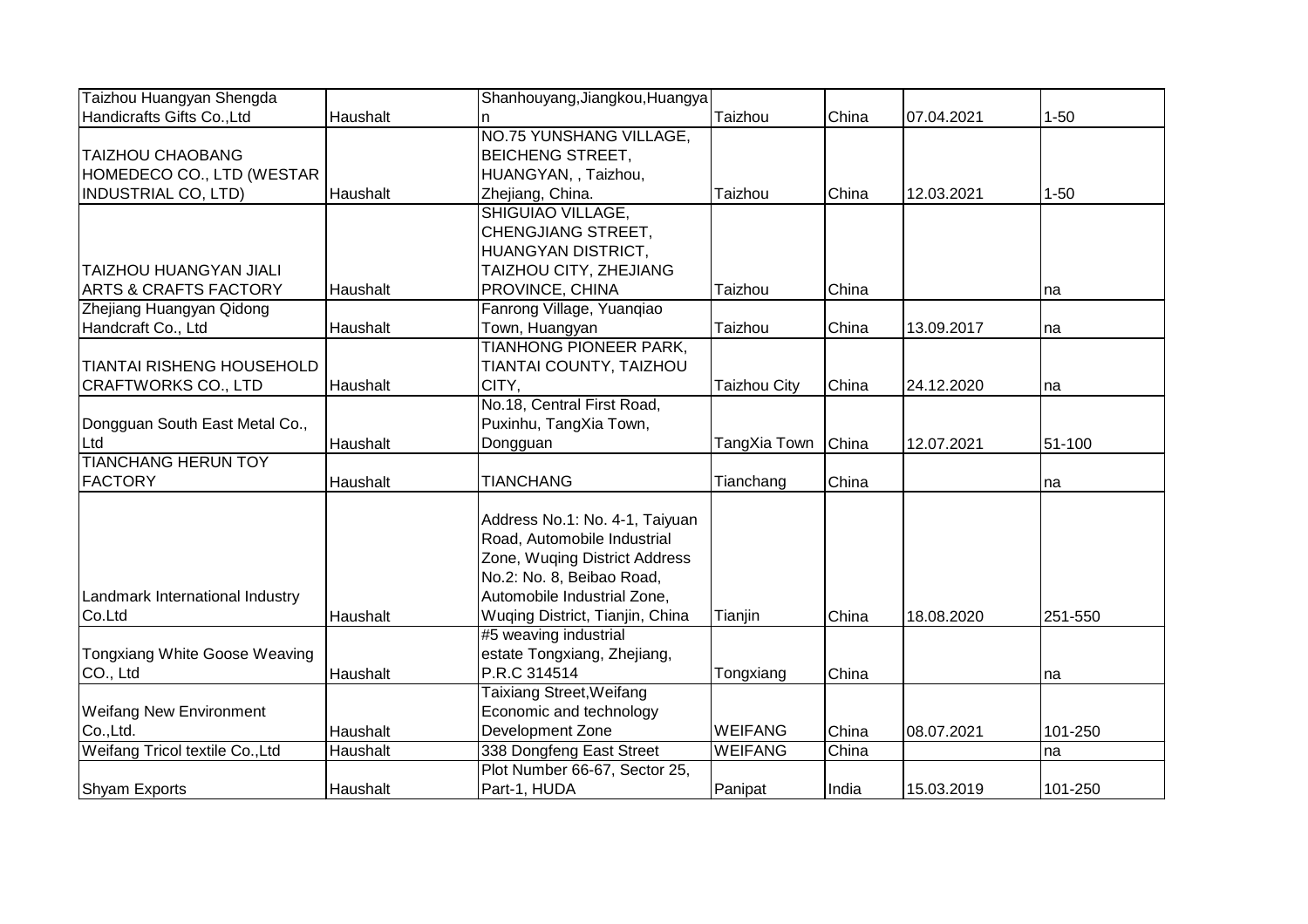|                                   |                 | Plot Number 122, 123, Sector      |              |       |            |         |
|-----------------------------------|-----------------|-----------------------------------|--------------|-------|------------|---------|
| Shyam Exports - Unit 1            | Haushalt        | 25, Part-2, HUDA                  | Panipat      | India | 29.08.2020 | 51-100  |
|                                   |                 | NO. 5, QUNSHAN ROAD,              |              |       |            |         |
| <b>WUYI HECHENG IRONWARE</b>      |                 | HUANGLONG WUYI,                   |              |       |            |         |
| CO. LTD.                          | Haushalt        | <b>ZHEJIANG CHINA</b>             | <b>WUYI</b>  | China |            | na      |
|                                   |                 | 5th F, Building 1#,, No.275,      |              |       |            |         |
|                                   |                 | Huanzhu Road,, Jimei District,    |              |       |            |         |
| Xiamen Gordon Textile Co Ltd      | Haushalt        | Xiamen                            | Xiamen       | China | 11.09.2020 | na      |
|                                   |                 | Khasra No 167,10 K.M.             |              |       |            |         |
|                                   |                 | Stone, G.T. Road, Vill-           | Gautam       |       |            |         |
| Decor Asia                        | Haushalt        | Achheja, PO-Dujana                | Buddha Nagar | India | 29.10.2020 | 251-550 |
|                                   |                 | <b>Ecological Technological</b>   |              |       |            |         |
| Yaan Dingli Paper Company Ltd.    | Haushalt        | Industry, Park                    | Yaan         | China |            | na      |
| <b>Loyal Way Housewares</b>       |                 | 6th Huoda Road, Civel Science     |              |       |            |         |
| (YangJiang) Ltd.                  | Haushalt        | Technology Park of Yangdong       | YANGJIANG    | China | 17.09.2021 | 101-250 |
|                                   |                 | Jiang Sheng Area, No 5 Ma Yin     |              |       |            |         |
| Wei Po Trading Co Ltd             | Haushalt        | Industrial Road, Yangjiang        | Yangjiang    | China |            | na      |
|                                   |                 | No 18-19 Macao Road East,         |              |       |            |         |
| E-Pin industry and Trade Co Ltd   | Haushalt        | Yangjiang, Guangdong, China       | Yangjiang    | China |            | na      |
|                                   |                 | JinTian Road, Nahuo Industrial    |              |       |            |         |
| Yangjiang Jia Li Bao Hardware     |                 | park, Beiguan town, Yangdong      |              |       |            |         |
| Product Co., Ltd                  | Haushalt        | YangJiang, Guangdong China        | YangJiang    | China |            | na      |
| Yangjiang Yangdong Fengze         |                 | #49 Yinwan Road, Yangjiang,       |              |       |            |         |
| Hardware & Plastic Co Ltd         | Haushalt        | Guangdong, China                  | Yangjiang    | China |            | na      |
|                                   |                 | No. 43 Yongxing 1 road,           |              |       |            |         |
|                                   |                 | Dongcheng Town, Yangdong          |              |       |            |         |
| Yangjiang Xingang Industries Co., |                 | District, Yangjiang, Guangdong,   |              |       |            |         |
| Ltd.                              | Haushalt        | P.R. China.                       | Yangjiang    | China | 28.01.2021 | 101-250 |
|                                   |                 | No. 15, ShiSha Road, Shiqiao      |              |       |            |         |
| Yangzhou Tian Niao Rubber and     |                 | Town, Yangzhou City, Jiangus,     |              |       |            |         |
| Plastic Products Co., Ltd         | Haushalt        | China                             | Yangzhou     | China |            | na      |
|                                   |                 | Qixin Road, Anyi Industrial Zone, |              |       |            |         |
| Yangzhou Baolai Daily-Articles &  |                 | Baoying County, , Yangzhou        |              |       |            |         |
| Crafts Co., Ltd.                  | <b>Haushalt</b> | 225800                            | Yangzhou     | China | 01.12.2020 | Ina     |
| Ningbo Artcool Co., Ltd           | Haushalt        | Qiushi Road, Beijuan Street       | Yiwu         | China | 16.04.2021 | na      |
| Yangzhou Baiyangshan Textile      |                 | Tongyang Road, Liuji Town,        |              |       |            |         |
| Co., Ltd.                         | Haushalt        | Yizheng                           | Yizheng      | China | 22.03.2021 | 51-100  |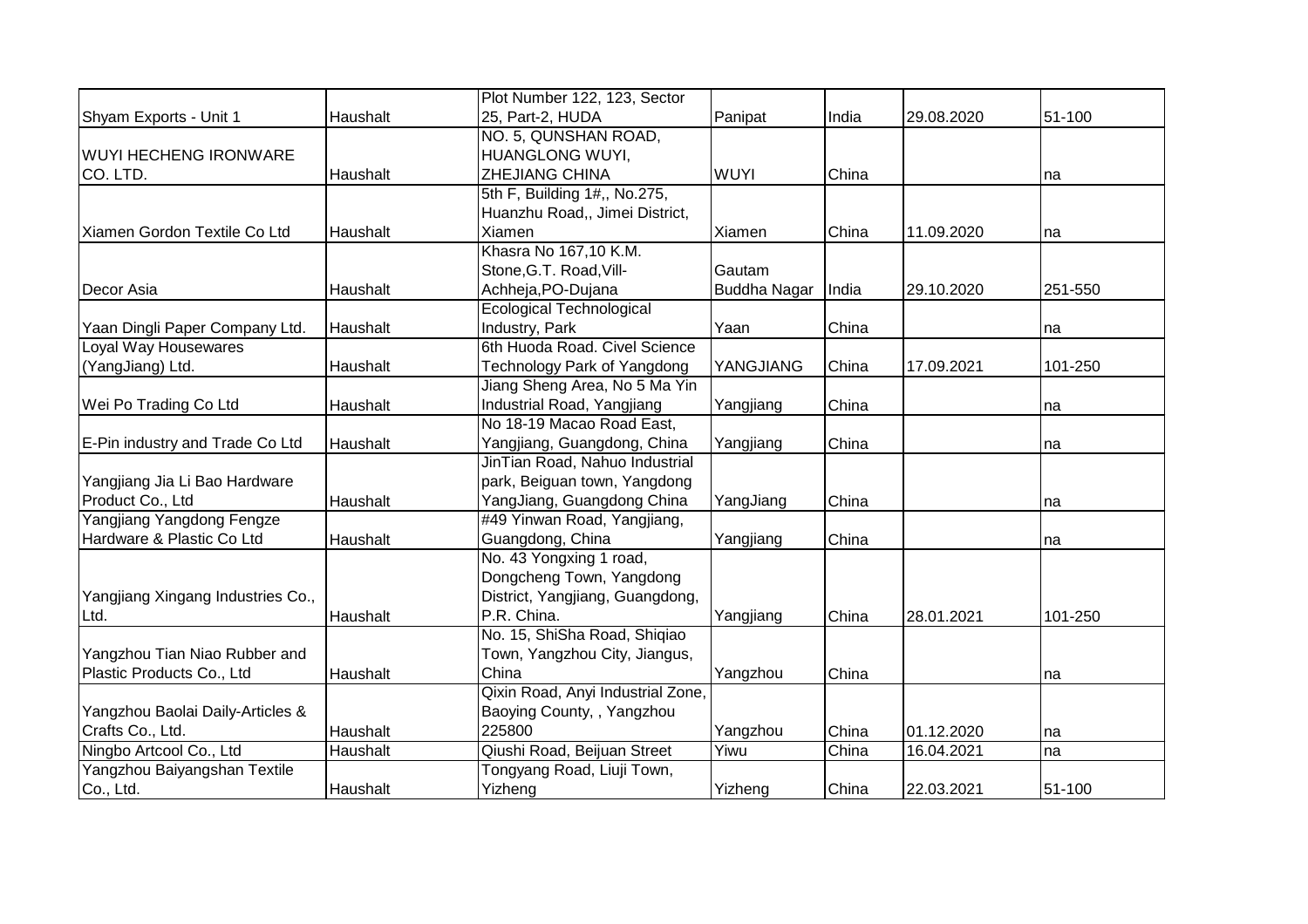|                                           |          | NO. 166 HUI DAN ROAD,                      |                 |       |            |          |
|-------------------------------------------|----------|--------------------------------------------|-----------------|-------|------------|----------|
|                                           |          | YONG HU TOWN, HUI YANG                     |                 |       |            |          |
| <b>RUI TONG CRAFT FACTORY</b>             |          | DISTRICT, HUI ZHOU                         |                 |       |            |          |
| (TAI FAT(JUN RONG)                        |          | CITY, GUANGDONG                            |                 |       |            |          |
| <b>INDUSTRIES LIMITED)</b>                | Haushalt | PROVINCE, CHINA                            | Yong Hu town    | China |            | na       |
|                                           |          | No.158 Gushan RD, Gushan                   |                 |       |            |          |
| YONGKANG Y-SHINE                          |          | industry area, Gushantown,                 |                 |       |            |          |
| METALWARE CO., LTD.                       | Haushalt | YongKang                                   | YongKang        | China | 18.07.2021 | $1 - 50$ |
| Yongkang Sanqianke                        |          | No.99, Huanhu Road, East City              |                 |       |            |          |
| Industry&Trade Co., Ltd                   | Haushalt | Street, YongKang                           | YongKang        | China | 12.05.2021 | 101-250  |
|                                           |          |                                            |                 |       |            |          |
|                                           |          | Longtang Industry Development              |                 |       |            |          |
| Guangdong AXA Home Co., Ltd               | Haushalt | Zone, Xinxing County                       | Yunfu           | China | 29.06.2021 | 551-800  |
|                                           |          | NO.48-50 South Section, Da Nan             |                 |       |            |          |
| Guangdong Master Group Co., Ltd. Haushalt |          | Road, Xinxing Country                      | Yunfu           | China | 30.10.2020 | $1250+$  |
| <b>XINGANGCHENG STAINLESS</b>             |          | A1-2, Liu Zu Da Dao, Xin Xing              |                 |       |            |          |
| STEEL WARES CO., LTD.                     | Haushalt | Country                                    | Yunfu           | China | 15.07.2021 | 101-250  |
| XINMINGLI LIGHTING CO., LTD               |          | No. 16 Nanyue Xinggang Road,               |                 |       |            |          |
| (Evermore(Yueqing) Lighting               |          | Hongqiao Town, Yueqing,                    |                 |       |            |          |
| Co.,Ltd)                                  | Haushalt | Zhejiang, China                            | Yuqing          | China | 16.11.2020 | 51-100   |
|                                           |          | NO. 2 INDUSTRIAL ZONE,                     |                 |       |            |          |
| YUEQING HUAHENG LIGHTING                  |          | WANQIAO, TIANCHENG,,                       |                 |       |            |          |
| CO., LTD                                  | Haushalt | Yueqing, Zhejiang, China.                  | Yuqing          | China | 04.03.2021 | $1 - 50$ |
|                                           |          | East from 16, Tang Mei                     |                 |       |            |          |
|                                           |          | Industrial Zone, Duanzhouba                |                 |       |            |          |
|                                           |          | Road, Zone 6, Duanzhou                     |                 |       |            |          |
| Festa Party Products Mfy.                 |          | District, Duanzhouba Road,                 |                 |       |            |          |
| (Zhaoqing) Ltd.                           | Haushalt | Zone 6, Duanzhou District                  | Zhaoqing        | China | 12.08.2021 | 51-100   |
| ZHEJIANG JINHUA GUANG                     |          | NO.2 HUTING 3 ROAD, PAN'AN                 |                 |       |            |          |
| HONG GIFTS CORP.,LTD                      | Haushalt | COUNTY, ZHEJIANG CHINA                     | <b>ZHEJIANG</b> | China |            |          |
|                                           |          |                                            |                 |       |            | na       |
|                                           |          | No.27 Huachang Road,                       |                 |       |            |          |
| Taizhou Xin Lianhe Environmental          |          | Chengjiang Street, Huangyan                |                 |       |            |          |
| Protection Technology Co., Ltd            | Haushalt | District Taizhou, Zhejiang, China Zhejiang |                 | China | 16.06.2021 | 251-550  |
|                                           |          | Building 2, Building 3, No.1988,           |                 |       |            |          |
| Taizhou Zhicheng Decoration               |          | Haichang Road, Taizhou,                    |                 |       |            |          |
| Lights Co., Ltd.                          | Haushalt | Zhejiang, China                            | Zhejiang        | China | 17.03.2021 | $1 - 50$ |
|                                           |          |                                            |                 |       |            |          |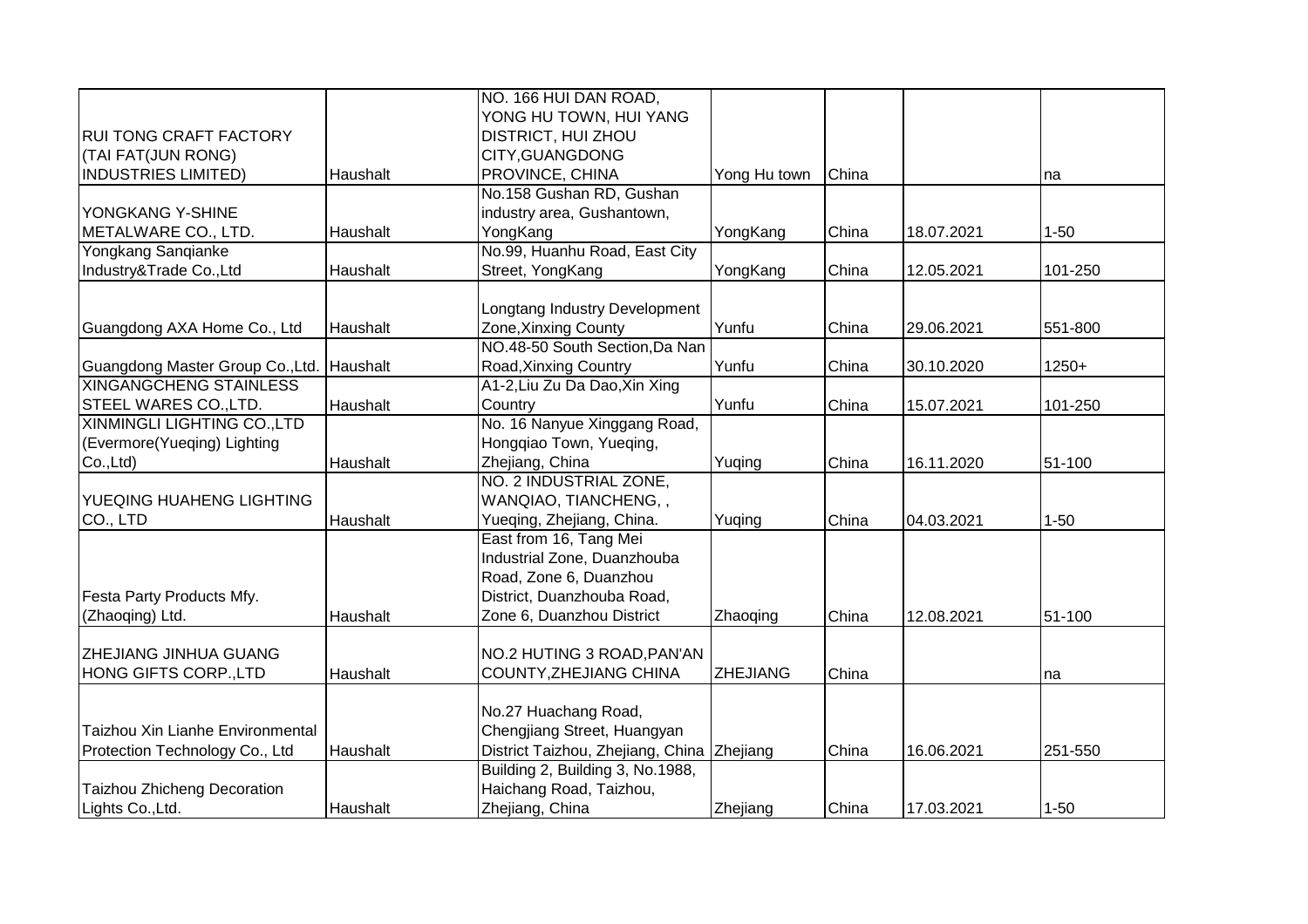| <b>TAIZHOU HUANGYAN</b>                          |          | XIACAO VILLAGE, XINQIAN           |                  |       |            |          |
|--------------------------------------------------|----------|-----------------------------------|------------------|-------|------------|----------|
| <b>BRIGHTER ARTS &amp; CRAFTS</b>                |          | STREET, HUANGYAN,                 |                  |       |            |          |
| CO.,LTD                                          | Haushalt | TAIZHOU, ZHEJIANG, CHINA          | <b>ZHEJIANG</b>  | China | 19.12.2017 | na       |
|                                                  |          | <b>BINHAI INDUSTRIAL ZONE,</b>    |                  |       |            |          |
| <b>NINGBO KAIDELI ELECTRIC</b>                   |          | XIDIAN TOWN, NINGHAI,             |                  |       |            |          |
| CO.,LTD.                                         | Haushalt | Ningbo, Zhejiang, China           | Zhejiang         | China | 10.08.2021 | 101-250  |
|                                                  |          | 85 liansheng road, yinzhou binhai |                  |       |            |          |
| Ningbo Sanbang Home products                     |          | investment industry zone,         |                  |       |            |          |
| Co.,Ltd                                          | Haushalt | Ningbo, Zhejiang, China           | Zhejiang         | China | 30.04.2021 | 101-250  |
|                                                  |          | QIHU VILLAGE, GAOQIAO             |                  |       |            |          |
|                                                  |          | TOWN, HAISHU DISTRICT,            |                  |       |            |          |
| NINGBO ZHONGTIAN CO., LTD.                       | Haushalt | Ningbo, Zhejiang, China           | Zhejiang         | China | 14.07.2021 | $1 - 50$ |
| Shuangtong Daily Necessities Co.,                |          | No.378, Beiyuan Road, Yiwu,       |                  |       |            |          |
| L.T.D. Y.W.                                      | Haushalt | Zhejiang, China P.C. 322 000      | Zhejiang         | China | 06.11.2020 | 251-550  |
|                                                  |          | No. 80, Shiqiao Road, Xiashi      |                  |       |            |          |
| NINGBO TRUST INDUSTRY CO.,                       |          | Village, Jiangshan Town,          |                  |       |            |          |
| LTD (BRANCH)                                     | Haushalt | Yinzhou District, Ningbo          | Zhejiang         | China | 26.05.2021 | 51-100   |
|                                                  |          |                                   |                  |       |            |          |
| Zhejiang Huangyan Honghui Arts &                 |          | Shuangfeng Village, Xinqian       |                  |       |            |          |
| Crafts Factory (Taizhou Huangyan                 |          | Town, Huangyan District,,         |                  |       |            |          |
| Decoration Trading Co., Ltd)                     | Haushalt | Taizhou, Zhejiang, China.         | Zhejiang         | China | 30.11.2020 | $1 - 50$ |
|                                                  |          | NO.88 YUEXIANG ROAD,,             |                  |       |            |          |
| Zhejiang Lovely Fashion Co., Ltd                 | Haushalt | Shengzhou, Zhejiang - China.      | Zhejiang         | China | 22.10.2020 | 51-100   |
|                                                  |          | No.1318, West of Tanjialing       |                  |       |            |          |
| Ningbo Shenyu Medical Equipment                  |          | Road, Yuyao City, Ninbgo,         | Zhejiang         |       |            |          |
| Co., Ltd.                                        | Haushalt | Zhejiang Province, China          | Province         | China | 21.07.2021 | 101-250  |
| Zhangjiagang Yangming Leading                    |          |                                   |                  |       |            |          |
| Textile Co. Ltd                                  | Haushalt | Development Zone, Zhongxin R      | <b>ZHENJIANG</b> | China | 17.08.2020 | $1 - 50$ |
| <b>ZHENJIANG MEIXIN ARTWARE</b>                  |          | <b>Community-Run Development</b>  |                  |       |            |          |
| CO.,LTD.                                         | Haushalt | Zone                              | Zhenjiang        | China | 05.01.2021 | $1 - 50$ |
|                                                  |          | XiangFeng North Road,             |                  |       |            |          |
| Po Sun Yuen (Zhongshan)                          |          | Zhongshan City, Guangdong,        |                  |       |            |          |
| <b>Metalware Factory</b>                         | Haushalt | China                             | Zhongshan        | China |            | na       |
|                                                  |          | United Harbor Industrial Zone,    |                  |       |            |          |
|                                                  |          | Jinwan District, Zhuhai,          |                  |       |            |          |
| <b>ETAC Metal Products (Zhuhai) Co. Haushalt</b> |          | Guangdong, China.                 | Zhuhai           | China | 11.11.2020 | 51-100   |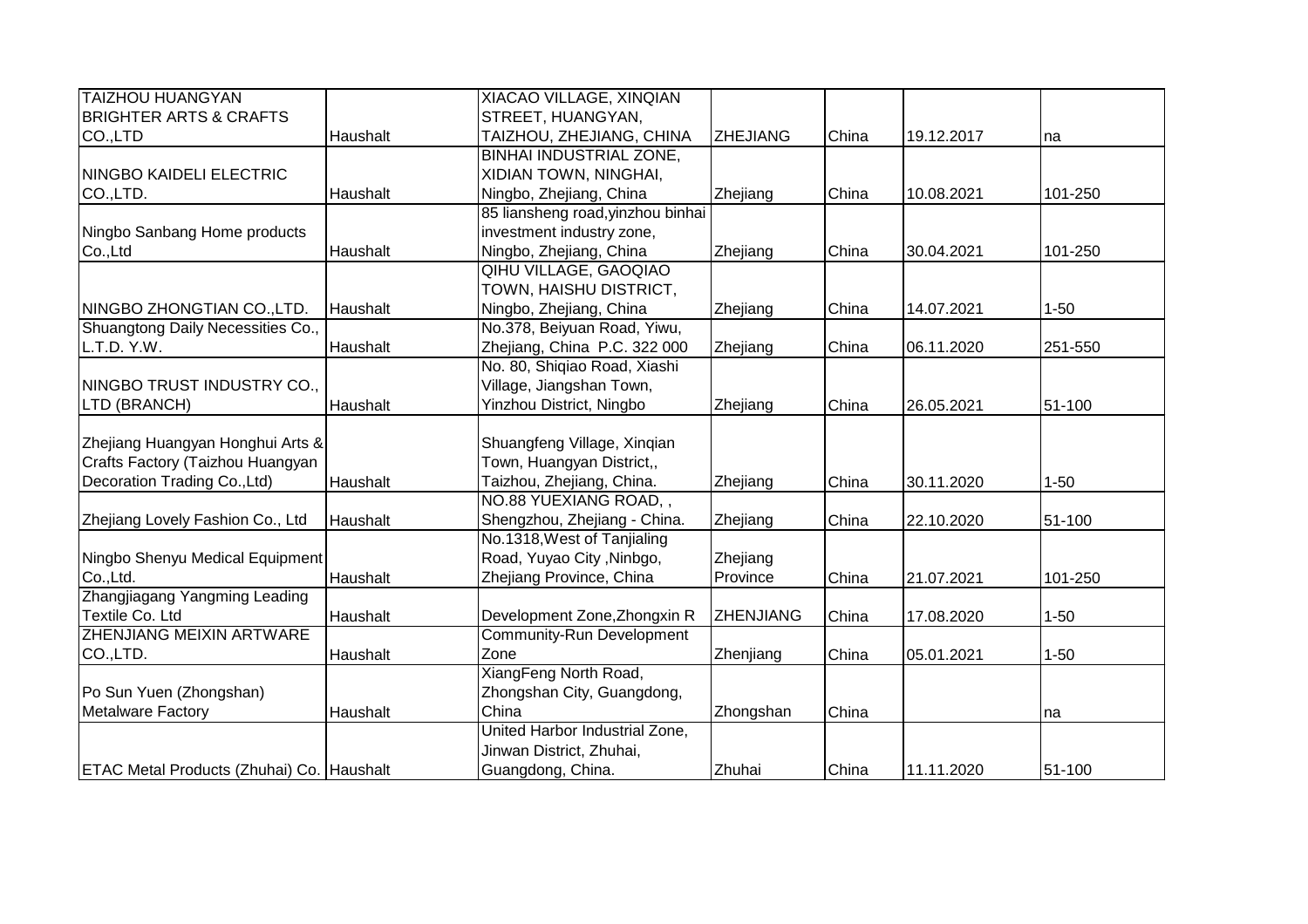|                                              |           | No.137 Minxiang                    |             |       |            |          |
|----------------------------------------------|-----------|------------------------------------|-------------|-------|------------|----------|
| Zibo Intrue Light Industrial                 |           | road, Minyingyuan, Zibo High &     |             |       |            |          |
| Producst Co., Ltd.                           | Haushalt  | New Tech. Zone                     | <b>ZIBO</b> | China | 30.10.2020 | 51-100   |
|                                              |           | No.5 Yongning Street, Tiexi        |             |       |            |          |
| <b>ANSHAN GREEN APPLE</b>                    |           | District, Anshan City, Liaoning    |             |       |            |          |
| <b>STATIONERY CO LTD</b>                     | Papeterie | Province, China                    | Anshan City | China | 11.06.2021 | 101-250  |
|                                              |           | NO.1, 301 North Side of the Gas    |             |       |            |          |
|                                              |           | Station, Qiaoxing Guangzhu         |             |       |            |          |
|                                              |           | Road, Dongchong Town,              |             |       |            |          |
| Guangzhou Jiawang Paper                      |           | Nansha District, Guangdong,        |             |       |            |          |
| Product Co., Ltd                             | Papeterie | China.                             | Guangzhou   | China | 02.06.2020 | na       |
|                                              |           | 1F, 3F to 6F of Building A1, 1F    |             |       |            |          |
|                                              |           | to 5F of Building B1, Building B3, |             |       |            |          |
|                                              |           | 1F of Building C5, Nan Long        |             |       |            |          |
| EAGLE (GUANGZHOU)                            |           | Industry City, No. 193, Jinlong    |             |       |            |          |
| <b>TECHNOLOGY DEVELOPMENT</b>                |           | Road, Da Long Street, Panyu        |             |       |            |          |
| <b>LIMITED</b>                               | Papeterie | District Guangzhou                 | Guangzhou   | China | 26.03.2021 | 101-250  |
|                                              |           |                                    |             |       |            |          |
| <b>GUANGZHOU PANYU LIAN HE</b>               |           | No. 360 Shinan Road, Dongcong      |             |       |            |          |
| <b>ENTERPRESS STATIONERY CO.</b>             |           | Town, NanSha, Guangzhou,           |             |       |            |          |
| <b>LTD</b>                                   | Papeterie | Guangdong, China                   | Guangzhou   | China | 03.11.2020 | 801-1200 |
|                                              |           | No. 16, Jinshan Avenue,            |             |       |            |          |
|                                              |           | Complex New Area, Pingdu,          |             |       |            |          |
| Zhejiang Qingyuan Wanmei                     |           | Qingyuan County, , Lishui,         |             |       |            |          |
| Stationery Co., Ltd                          | Papeterie | Zhejiang, China                    | Lishui      | China | 29.07.2021 | $1 - 50$ |
|                                              |           | Ningdong Industrial Park,          |             |       |            |          |
|                                              |           | Changjie Town, Ninghai County,     |             |       |            |          |
| Ningbo Zhenda Stationary Co., Ltd. Papeterie |           | Ningbo 315601                      | Ningbo      | China | 13.01.2021 | na       |
|                                              |           | No. 216 longjiao shan road,        |             |       |            |          |
|                                              |           | beilun zone, Ningbo city,          |             |       |            |          |
| Ningbo Senior Stationery co., Ltd            | Papeterie | Zhejiang, China                    | Ningbo      | China | 22.11.2020 | 51-100   |
|                                              |           |                                    |             |       |            |          |
|                                              |           | Floor 1, No. 1, Building 4, 50th,  |             |       |            |          |
| <b>NINGBO PENRYN STATIONERY</b>              |           | Jinji Road, Qijiashan, Beilun      |             |       |            |          |
| CO.,LTD                                      |           | District, Ningbo, Zhejiang, China. |             |       |            |          |
|                                              | Papeterie |                                    | Ningbo      | China | 31.03.2021 | 51-100   |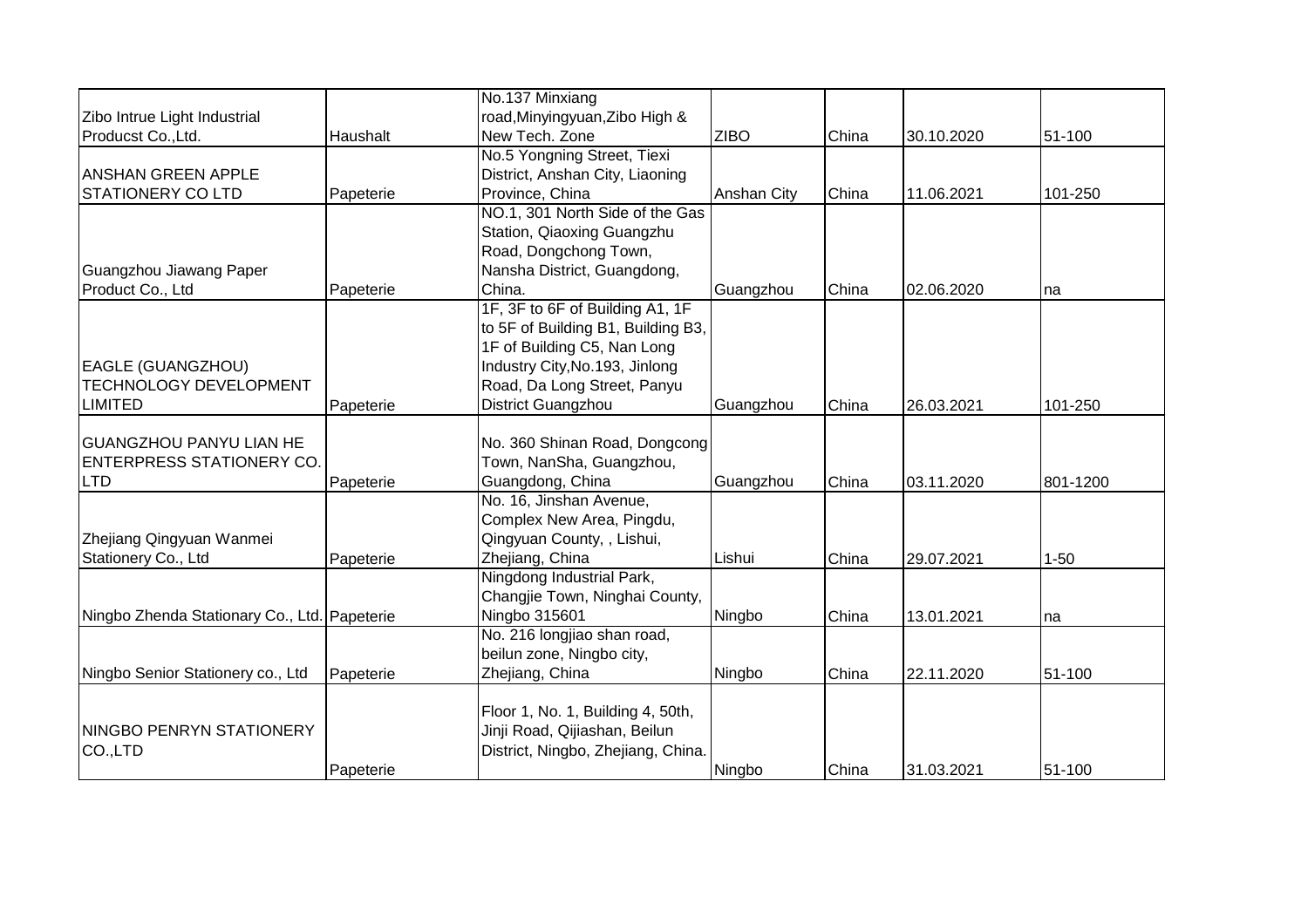|                                 |           | Floor 13-15, Ningxing Internation  |               |       |            |          |
|---------------------------------|-----------|------------------------------------|---------------|-------|------------|----------|
|                                 |           | Trade Building, No. 510, Heyuan    |               |       |            |          |
| Ningbo Syloon Imp&Exp Co., Ltd  | Papeterie | Road, Ningbo 315042                | Ningbo        | China | 22.12.2020 | na       |
|                                 |           |                                    |               |       |            |          |
|                                 |           | No.2, Zhenxing Road, Beilun        |               |       |            |          |
| NINGBO SYLOON STATIONERY        |           | District, No.29, Huapu Road,       |               |       |            |          |
| <b>COMPANY</b>                  | Papeterie | Qijiashan, Beilun District, No.29  | Ningbo        | China | 22.12.2020 | na       |
| Zhejiang Guicai Rubber Products |           | No. 25 Donggang 6th Road,          |               |       |            |          |
| Co., Ltd                        | Papeterie | Quzhou, Zhejiang Province          | Quzhou        | China | 03.11.2020 | $1 - 50$ |
|                                 |           | No. 19, Friendship Road North,     |               |       |            |          |
|                                 |           | Nian Feng Village, Pingdi          |               |       |            |          |
| <b>SHENZHEN QUANGANG</b>        |           | Subdistrict, Long Gang Dist.,      |               |       |            |          |
| PACKING INDUSTRIAL CO.; LTD     | Papeterie | Shenzhen, Guangdong, China         | Shenzhen      | China | 06.01.2021 | 251-550  |
|                                 |           | Lisonglang, 3rd Industrial         |               |       |            |          |
|                                 |           | Zone, No# the 25th, Gongming       |               |       |            |          |
| Rong Xing Stationery Co., Ltd   | Papeterie | Town, Guangming New District       | Shenzhen      | China | 12.04.2021 | $1 - 50$ |
|                                 |           | Yu Lu Vill., Gongming              |               |       |            |          |
|                                 |           | Town, Guangming New                |               |       |            |          |
|                                 |           | District, Shenzhen                 |               |       |            |          |
| Kan Hing Plastic Products       |           | Clty, Guangdong                    |               |       |            |          |
| (Shenzhen) Ltd.                 | Papeterie | Province, P.R.China                | Shenzhen      | China | 01.12.2020 | 801-1200 |
|                                 |           | Block A, B, C, No. 105, Li Guang   |               |       |            |          |
|                                 |           | New Industrial Park, Li Guang      |               |       |            |          |
|                                 |           | Community, Guan Lan Street,        |               |       |            |          |
| <b>Vanker Plastic Products</b>  |           | Long Hua New District,             |               |       |            |          |
| (Shenzhen) Company Limited      | Papeterie | Shenzhen City                      | Shenzhen      | China | 24.12.2020 | na       |
|                                 |           | Building 2, 3, 4, 6, 7, 8, 11, 12, |               |       |            |          |
|                                 |           | Floor 1, Floor 2, Building 1, No.  |               |       |            |          |
|                                 |           | 24, Xinfa East Road, Xinqiao       |               |       |            |          |
|                                 |           | Community, Xingiao Street,         |               |       |            |          |
| Long King Printing Co., Ltd.    | Papeterie | <b>Baoan District</b>              | Shenzhen City | China | 12.10.2021 | 801-1200 |
|                                 |           | No.70-11, Haifeng Street,          |               |       |            |          |
|                                 |           | Rushan City, Weihai City,          |               |       |            |          |
| Rushan Xindong Art Work Co Ltd  | Papeterie | Shandong Province, China           | Weihai        | China | 06.12.2020 | Ina      |